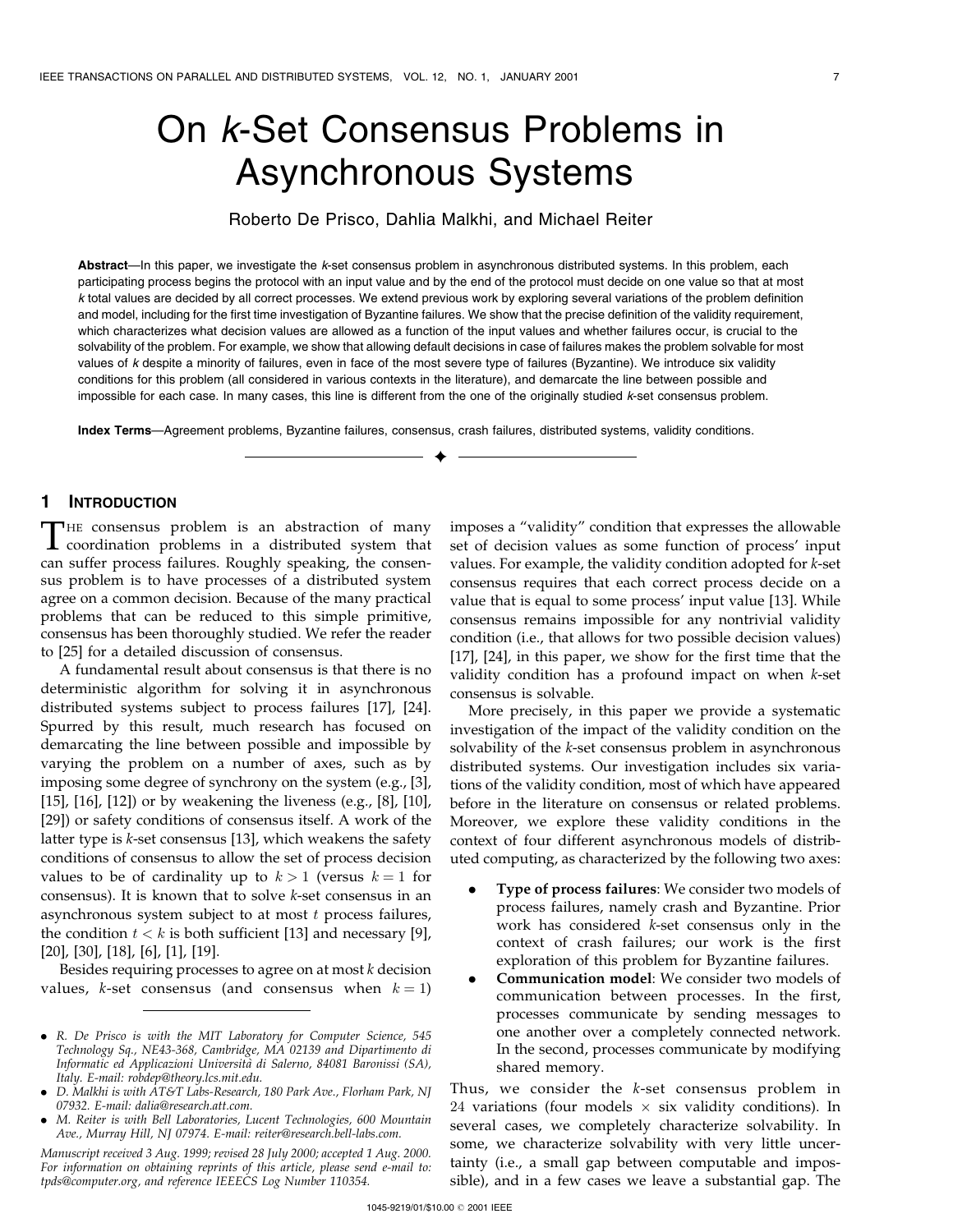main lesson to take from our results is that unlike for consensus, the solvability of k-set consensus is very sensitive to the particular validity condition used.

The rest of this paper is structured as follows: In Section 2, we define the problem. We study the k-set consensus problem for message passing systems in Section 3. Section 4 presents the results for shared memory systems. Section 5 concludes and raises open problems.

# 2 THE PROBLEM

We consider a distributed system consisting of  $n$  processes denoted by  $p_1, p_2, \ldots, p_n$ . A process that follows its algorithmic specification throughout an execution is said to be correct, and a process that departs from its specification is said to be faulty. In a crash model, faulty processes are allowed to prematurely halt execution only. A correct process executes infinitely many instructions (at most one of which is the designated "decide" instruction). A faulty process executes only finitely many instructions. In a Byzantine model, a faulty process can deviate from its program arbitrarily. We assume that at most  $t$  processes fail, where  $t \geq 1$  is a known, positive integer. We study two communication models, asynchronous message passing and asynchronous shared memory. Their precise specification is given below in Sections 3 and 4, respectively. We will use the following shorthands: MP/CR to denote the message-passing crash model, MP/Byz to denote the message-passing Byzantine model, SM/CR to denote the shared memory crash model and SM/Byz to denote the shared memory Byzantine model.

For any  $k$ ,  $1 \le k \le n$ , we denote a k-set consensus problem by  $\mathcal{SC}(k)$  or simply  $\mathcal{SC}$  when k is not relevant. The  $SC(k)$  problem is defined as follows. Each process  $p_i$ starts the computation with an input value  $v_i$ . We allow the set of possible input values from which  $p_i$  chooses  $v_i$  to be unconstrained, and in particular to have cardinality of size  $n$  or larger. Each correct process has to irreversibly "decide" on a value in such a way that three conditions, called termination, agreement, and validity, hold. These conditions are:

- Termination: Every correct process eventually decides.
- Agreement: The set of values decided by correct processes has size at most k.
- . Validity: One of the following conditions.
	- SV1 (strong V1): The decision of any correct process is equal to the input of some correct process.
	- SV2 (strong V2): If all correct processes start with  $v$  then correct processes decide  $v$ .
	- RV1 (regular V1): The decision of any correct process is equal to the input of some process.
	- RV2 (regular V2): If all processes start with  $v$ then correct processes decide v.
	- WV1 (weak V1): If there are no failures, then the decision of any process is equal to the input of some process.



Fig. 1. Validity conditions. An arrow from a validity condition  $C$  to a validity condition D means that  $SC(C)$  is weaker than  $SC(D)$  is stronger than  $\mathcal{SC}(C)$ .

WV2 (weak V2): If there are no failures and all processes start with  $v$ , then the decision of any process is equal to v.

Given a validity condition C, we denote by  $\mathcal{SC}(k, C)$  the  $\mathcal{SC}(k)$  problem defined with validity C. We also use the notation  $SC(C)$  if k is not relevant. We use the notation  $\mathcal{SC}(k, t)$  to denote a  $\mathcal{SC}(k)$  consensus problem with at most t failures allowed. The notation  $\mathcal{SC}(k, t, C)$  denotes  $\mathcal{SC}(k, t)$ with validity C.

We define a partial order on the  $SC$  problems based on the strength of the validity conditions. We say that  $\mathcal{SC}(C)$  is weaker than  $\mathcal{SC}(D)$  if the validity condition of  $\mathcal{SC}(C)$  is logically implied by the validity condition of  $\mathcal{SC}(D)$ . If  $\mathcal{SC}(C)$  is weaker than  $\mathcal{SC}(D)$ , then any run of a protocol that solves  $\mathcal{SC}(D)$  also solves  $\mathcal{SC}(C)$ . Clearly, this also implies that any impossibility result that holds for  $\mathcal{SC}(C)$  holds also for  $\mathcal{SC}(D)$ . Conversely, we say that  $\mathcal{SC}(C)$  is stronger than  $\mathcal{SC}(D)$  if  $\mathcal{SC}(D)$  is weaker than  $\mathcal{SC}(C)$ . Fig. 1 shows the "weaker than" relation between the validity conditions.

 $\mathcal{SC}(k,\text{RV1})$  is the consensus problem as considered by Chaudhuri [13].  $\mathcal{SC}(1,\text{RV1})$  and  $\mathcal{SC}(1,\text{RV2})$  are classical consensus problems (see, e.g., [25, chapter 6].  $\mathcal{SC}(1, \text{sv2})$ has been considered in the Byzantine setting [23], [28].  $\mathcal{SC}(1, \text{wV2})$  is a weak Byzantine agreement [21].

It is well-known that the case  $k = 1$  cannot be solved for any nontrivial validity condition and, in particular, for any of the validity conditions that we consider here, or for any  $t \geq 1$ , both in the MP/CR model [17] and in the SM/CR model [24]. On the other hand, if  $k = n$ , then  $\mathcal{SC}(k)$  is trivially solvable (each process decides its own value), even in the Byzantine setting, for any  $t$  and with the strongest validity condition we are considering, that is, validity SV1. Thus, we will henceforth be concerned only for the cases  $2 \le k \le n - 1$ . Since the problem is easily solvable for  $t = 0$ , we also assume that  $t \geq 1$ .

# 2.1 Summary of Results and Discussion

We have studied the six variations of the validity conditions presented in the previous section in four different models (MP/CR, MP/Byz, SM/CR, and SM/Byz). The results are summarized in four figures, one for each of the models that we consider. In particular, Fig. 2 summarizes the results for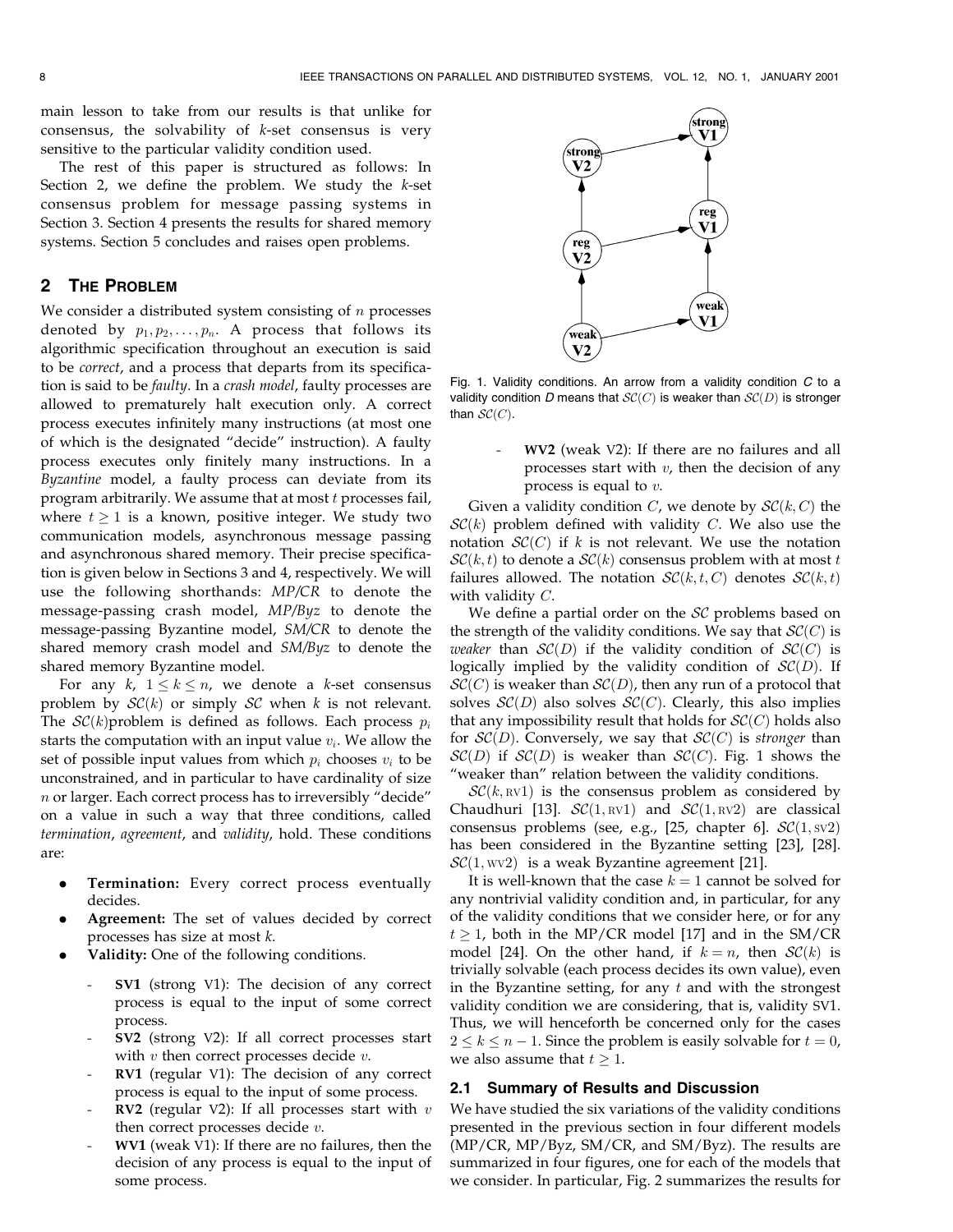

Fig. 2. Message-passing crash model (MP/CR). Regions filled in brick pattern indicate impossibility. Regions filled in honeycomb pattern indicate solvability. Unfilled regions indicate open problems. Figures are drawn for the case  $n = 64$  processes.

the MP/CR model. Fig. 4 summarizes the results for the MP/Byz model. Fig. 5 summarizes the results for the SM/CR model and Fig. 6 summarizes the results for the SM/Byz model. These figures appear in the corresponding sections. Each figure contains six graphs, one for each validity condition, showing the solvability region and the impossibility region. Each region in the graphs has a label that provides a reference to the lemma proving the corresponding result where the reader can find the mathematical definition of the solvability or impossibility region.

The rest of the paper will provide the proofs of these results, beginning with the proofs for message passing models in Section 3 and then moving to shared memory models in Section 4. Because our message passing models and shared memory models are standard, in a few cases we can employ previous results relating the two models in the derivation of our results. In particular, because there are known translations from any message passing algorithm to a shared memory algorithm for the same problem [9], [26] (see also [7] for a more accessible description of these results), in some cases, we can use the algorithms we develop for message passing models (Section 3) in shared memory models (Section 4). It is also the case that impossibilities in the shared memory model apply in the message-passing models. We exploit this fact by utilizing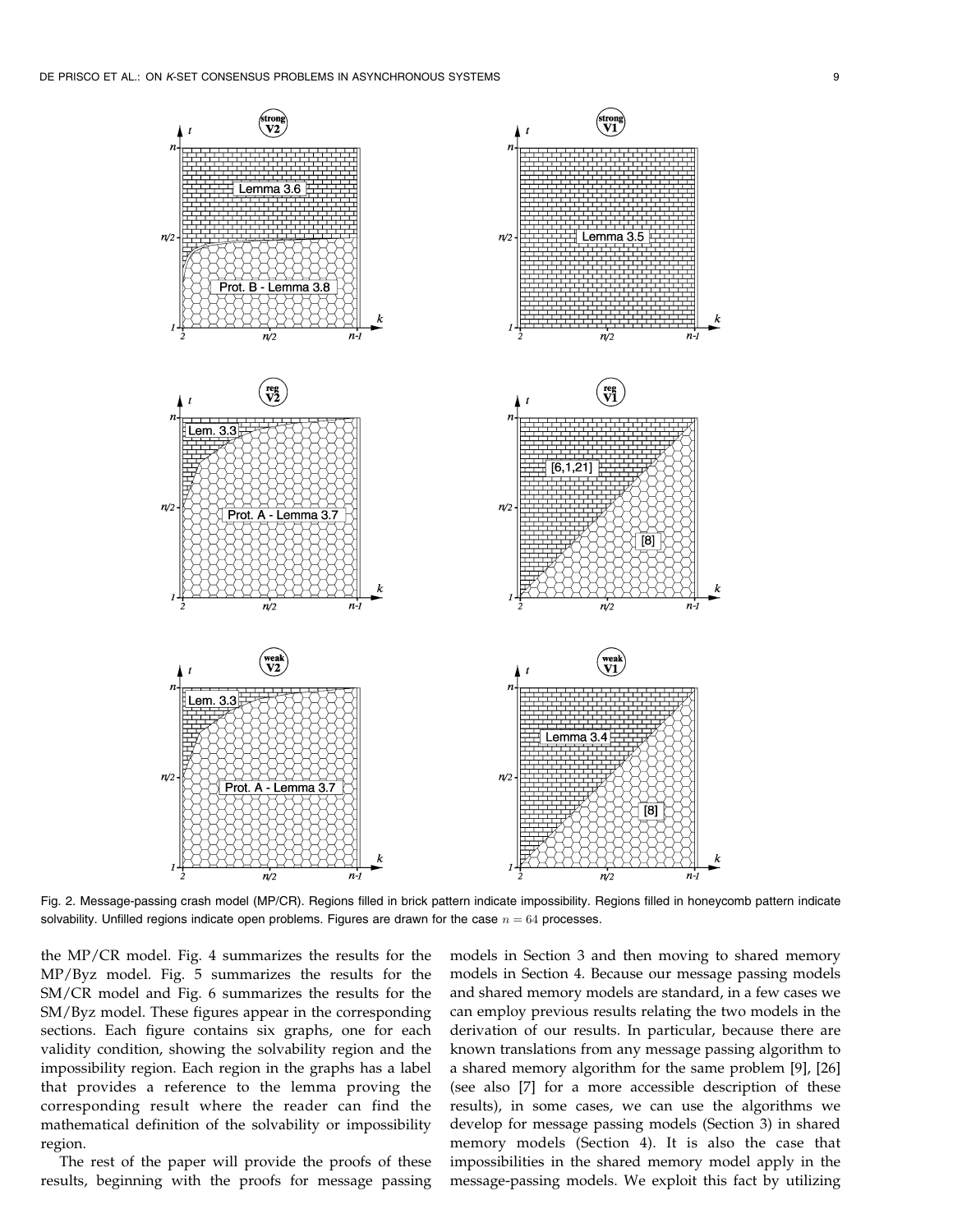

Fig. 3. The run of Proof 3.3.

known impossibilities for k-set consensus in the shared memory model [9], [20], [30], [6], [1] to derive negative results in the message passing model. To avoid intermixing our treatment of message passing and shared memory models, however, in some cases we will directly prove negative results for message passing models in Section 3 even though a more general result is proven in Section 4.

A benefit of utilizing previous results in our impossibility proofs is that we can avoid the complex topological arguments that have characterized most prior impossibility proofs in this area [9], [20], [30]. Rather, in many cases we show that known impossibilities imply impossibilities for the new problem variants that we consider.

## 3 MESSAGE PASSING MODELS

In this section, we consider  $SC$  in a message-passing model. Processes communicate by sending messages. We assume that the underlying communication network is complete, that is, there is a communication channel for each pair of processes. Moreover, communication is reliable: messages are not lost, duplicated, forged, or generated by the network. Processes may take an arbitrary (but finite) time to execute a step and message delivery can have an arbitrary (but finite) delay over the communication network. That is, the system is asynchronous.

## 3.1 Message Passing Model with Crash Failures

In this section, we consider the message-passing crash (MP/CR) model. As noted in Section 1, for these systems we already know the line between computable and impossible for  $\mathcal{SC}(k, t, \text{RVI})$ :

- **Lemma 3.1 ([13]).** In the message-passing crash model (MP/CR), there is a protocol for  $\mathcal{SC}(k, t, \text{RV1})$ , for  $t < k$ .
- Lemma 3.2 ([9], [20], [30]). In the crash models, there is no protocol for  $\mathcal{SC}(k, t, \text{RV1})$ , for  $t \geq k$ .

We remark that Lemma 3.2 holds for both MP/CR and SM/CR models.

By Lemma 3.1, we know that  $\mathcal{SC}(k, t, RV2)$ ,  $\mathcal{SC}(k, t, W1)$ , and  $\mathcal{SC}(k, t, wv2)$  are solvable for  $t < k$  because these  $\mathcal{SC}$ problems are weaker than  $\mathcal{SC}(k, t, \text{RV1})$ . By Lemma 3.2,

 $\mathcal{SC}(k, t, \text{sv1})$  cannot be solved for  $t \geq k$  because  $\mathcal{SC}(k, t, \text{sv1})$ is stronger than  $\mathcal{SC}(k, t, \text{RV1})$ .

In Sections 3.1.1 and 3.1.2, we provide further impossibility results and protocols, respectively. Fig. 2 shows a graphical representation of the results provided in this section.

For  $\mathcal{SC}(\text{RV2})$  and  $\mathcal{SC}(\text{WV2})$ , there is a very tiny gap between our possibility and impossibility results (Lemmas 3.3 and 3.7), formed by the cases where  $n$  is a multiple of k. These are isolated points on the line that separates possible from impossible. For  $\mathcal{SC}(\text{sv2})$  there is also small gap between our possibility and impossibility results (Lemmas 3.6 and 3.8).

#### 3.1.1 Impossibilities

In this section, we provide impossibility results for the MP/CR model. An ingredient in most of our impossibility results is the fact that in any protocol tolerating  $t$  failures, a process must be able to decide after communicating with at most  $n - t$  processes (including itself). Indeed, if a process waited to communicate with more than  $n - t$  processes, termination could not be achieved: the runs in which there were exactly  $t$  faulty processes that do not send any messages, would not terminate.

Lemma 3.3. In the MP/CR model, there is no protocol for  $\mathcal{SC}(k, t, \text{wv2})$ , for  $t \geq \frac{(k-1)n+1}{k}$ .

Proof. For a contradiction, assume that such a protocol A exists (see Fig. 3). In the rest of the proof, we use the notation  $\mathcal{SC}_P(k, t, C)$  to explicitly state the set P of processes among which k-set consensus is to be solved. Denoting by  $P$  the set of all processes, we have that  $A$ solves  $\mathcal{SC}(k, t, wv2)$ .

Since  $t \ge ((k - 1)n + 1)/k$  implies  $n \ge k(n - t) + 1$ , we can partition the *n* processes into *k* groups  $g_1, g_2, \ldots, g_k$  of disjoint processes with  $g_1, \ldots, g_{k-1}$  containing exactly  $n - t$  processes and  $g_k$  containing at least  $n - t + 1$ processes. If  $t = n$ , we let  $g_1, g_2, \ldots, g_{k-1}$  be singleton sets of processes and we let  $g_k$  contain at least two processes (this is possible because we only consider  $k < n$ ).

First, we claim that there is a run of  $A$  where only processes in  $g_k$  take steps and such that two values are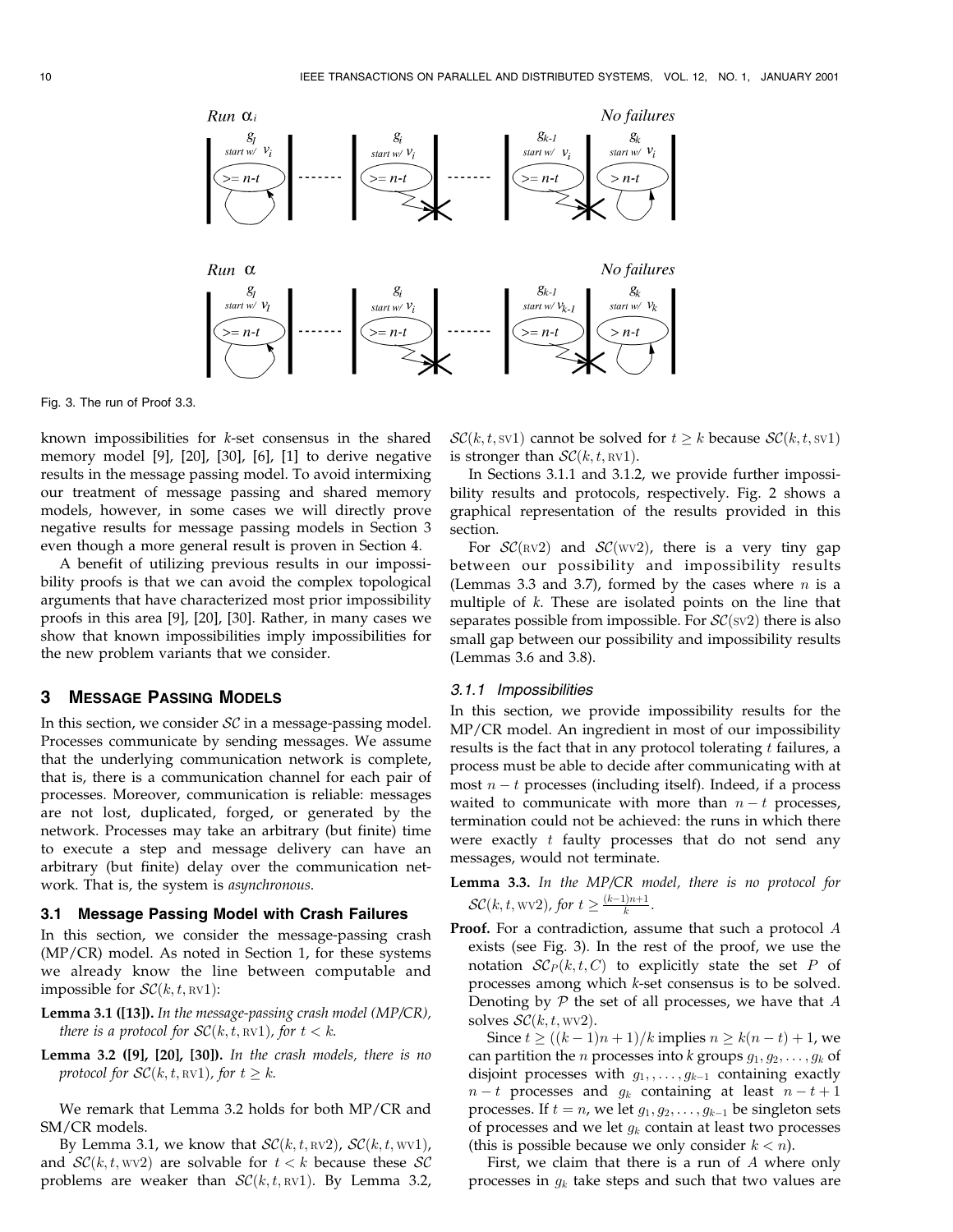decided. To see why, assume that all the runs involving only processes of  $g_k$  are such that only one value is decided. Then we could use A to solve  $\mathcal{SC}_{q_k}(1, 1, \text{wV2})$ :  $g_k$ contains at least  $n - t + 1$  processes, so that even if one of them is faulty, we still have at least  $n - t$  correct processes in  $q_k$ , and hence the protocol has to terminate. Moreover, validity WV2 is ensured because any run of A on  $g_k$  in which all processes in  $g_k$  begin with the same input value is indistinguishable to processes in  $g_k$  from a run of  $A$  on  $P$  in which all processes in  $P$  begin with that input value but processes in  $g_k$  receive no messages from processes outside  $g_k$  before deciding. However, this contradicts [17], since no such protocol can exist. Hence, there is a run  $\alpha_k$  in which only processes in  $g_k$  take steps and they decide on at least two different values, say  $v_k, v_{k+1}$ . Let  $v_1, \ldots, v_{k-1}$  be  $k-1$  values different from  $v_k, v_{k+1}.$ 

Fix *i*,  $i \in \{1, 2, ..., k-1\}$  and consider a run  $\alpha_i$ constructed as follows: All processes are correct, all start with  $v_i$ , and all messages sent to processes in  $g_i$ , j =  $1, 2, \ldots, k$  by processes not in  $g_i$  are delayed until all processes in  $g_i$  make a decision (they eventually make a decision because  $g_i$  contains at least  $n - t$  processes and they are all correct). Since we had assumed that  $A$  can solve  $\mathcal{SC}_{\mathcal{P}}(k, t, wv2)$ , we have by the validity condition WV2 that all processes, in particular those in group  $g_i$ , decide vi.

Now consider a run  $\alpha$  constructed as follows: All processes are correct, for each  $i, i = 1, 2, \ldots, k - 1$ , every process in  $g_i$  starts with  $v_i$  and processes in  $g_k$  start with the same values they start in  $\alpha_k$ . Moreover, for each *i*,  $i = 1, 2, \ldots, k$ , all messages sent to processes in group  $g_i$ by processes not in  $g_i$  are delayed until all processes in  $g_i$ have decided (they eventually decide because there are  $n - t$  processes in  $q_i$  and all of them are correct). We can use A to solve  $\mathcal{SC}_{\mathcal{P}}(k, t, wv2)$  in  $\alpha$ . However, for each *i*,  $i = 1, 2, \ldots, k$ , processes in  $g_i$  cannot distinguish between run  $\alpha_i$  and run  $\alpha$ . Indeed, in both runs they only communicate with processes in  $g_i$  before making a decision and in both runs processes in  $g_i$  start with the same value. Since, for  $i = 1, 2, \ldots, k - 1$ , in run  $\alpha_i$ processes in  $g_i$  decide  $v_i$ , they must decide  $v_i$  also in  $\alpha$ . Since in run  $\alpha_k$  processes in  $g_k$  decide on  $v_k$  and  $v_{k+1}$ , they must decide  $v_k$  and  $v_{k+1}$  also in  $\alpha$ . Hence, we have that  $k+1$  values are decided in  $\alpha$ . Thus, the agreement condition is violated and this contradicts the hypothesis that A solves  $\mathcal{SC}_{\mathcal{P}}(k, t, wv2)$ .

- Lemma 3.4. In the MP/CR model, there is no protocol for  $\mathcal{SC}(k, t, \text{wvl})$ , for  $t \geq k$ .
- Proof. For a contradiction assume that there exists such a protocol A. We claim that A can be used to solve  $\mathcal{SC}(k, t, \text{RVI})$  for  $t \geq k$ . To see why, consider any run  $\alpha$  in which  $f \leq t$  processes are faulty and let g be the set of correct processes and  $g'$  be the set of faulty processes. Now consider a run  $\alpha'$  that is identical to  $\alpha$  except that all processes are correct and any message sent by any  $p \in q'$ in  $\alpha'$  after the time that p failed in  $\alpha$  is delayed until after all processes in g decide. That is, for each  $p_i \in g$  and each  $p_j \in \mathcal{G}$ ,  $p_i$  receives a message from  $p_j$  at time  $T$  in  $\alpha'$  iff  $p_i$ receives the same message at time  $T$  from  $p_j$  in  $\alpha$ . By the

validity condition WV1, each process decides on some process' input in  $\alpha'$ . Clearly, processes in g cannot distinguish between  $\alpha$  and  $\alpha'$ . Hence, processes in g decide the same value in  $\alpha$  as they decide in  $\alpha'$ , and so validity RV1 is satisfied in  $\alpha$ . In other words, protocol A solves  $\mathcal{SC}(k, t, \text{RV1})$  for  $t \geq k$ , contradicting Lemma 3.2.  $\Box$ 

- Lemma 3.5. In the MP/CR model, there is no protocol for  $\mathcal{SC}(k, t, sv1)$ .
- Proof. For a contradiction, assume that there exists such a protocol A. Let  $\alpha$  be an execution of A in which all processes are correct and they all start with different values. Let  $v$  a decision made by at least two processes (there is always such a decision since  $k < n$ ). Because of validity SV1,  $v$  is the input of some process  $p_i$ , and since all inputs are different only  $p_i$  has  $v$  as input. Now consider the run  $\alpha'$  that is the same as  $\alpha$  except that process  $p_i$  fails right after sending its last message. Clearly  $\alpha$  and  $\alpha'$  are indistinguishable, and thus each process (maybe with the exception of  $p_i$ ) makes the same decision in both runs. Hence, in  $\alpha'$  value v is decided by at least one process  $p_j$ ,  $j \neq i$ . But only  $p_i$  has v as input and  $p_i$  is not correct in  $\alpha'$ , and so validity SV1 is violated.
- Lemma 3.6 In the MP/CR model, there is no protocol for  $\mathcal{SC}(k, t, \mathrm{sv2})$ , for  $t \geq \frac{k}{2k+1}n$ .
- Proof. For a contradiction assume that there exists such a protocol *A*. Consider first the case  $t \geq \frac{n}{2}$ . Partition the system into two non-intersecting sets of processes, g, g', each containing at least  $n-t$  processes (e.g.,  $|g| = |g'| = n/2$ ). This is always possible because  $t \geq n/2$ . Let  $\alpha$  be a run of A in which all processes are correct, all start with different initial values denoted  $v_1, v_2, \ldots, v_n$ , and all communication between g and g' is delayed until after the decisions are made. We claim that *n* values are decided in  $\alpha$ . To see this, fix any process  $p_i \in g$ , and consider a run  $\alpha_i$  constructed as follows. The processes in  $g$  start with the same values as in  $\alpha$ , and all except  $p_i$  crash after  $p_i$  reaches a decision. All the processes in  $g'$  start with  $v_i$ , but communication between g and  $g'$  is delayed until after  $p_i$  makes a decision. By SV2,  $p_i$  must decide  $v_i$  in  $\alpha_i$ , and by indistinguishability of  $\alpha$ from  $\alpha_i$ ,  $p_i$  must decide  $v_i$  in  $\alpha$ . Similarly, runs  $\alpha'_i$  can be constructed for every process  $p'_i \in g'$ , and hence, all processes must decide their own values in  $\alpha$ . This contradicts the hypothesis that A solves the problem (for  $k < n$ ).

Now consider the case  $t < \frac{n}{2}$ . In this case,  $n - 2t > 0$ and the condition  $t \ge n \frac{k}{2k+1}$  is equivalent to  $k \le \frac{n-t}{n-2t} - 1$ . Let g be a subset of the system containing  $n - t$  processes, and let  $g_1, \ldots, g_{\lfloor \frac{n-t}{n-2t} \rfloor}$  be a partition of g into disjoint sets of size at least  $n - 2t$  each. Let  $\alpha$  be a run of A in which all the processes are correct, communication between  $q$  and the rest of the system is delayed until after all processes have decided and, for each  $i$ , processes in  $g_i$  start with a distinct value  $v_i$ . Fix *i*, and let  $p_i \in g_i$  be some process. Consider a run  $\alpha_i$  of A as follows: Processes in  $g_i$  are correct, all processes in  $g \setminus g_i$  are faulty, and crash after  $p_i$ decides. All communication between  $g$  and the rest of the system is delayed until after  $p_i$  decides. By SV2,  $p_i$  must decide  $v_i$ , but since  $\alpha$  is indistinguishable to  $p_i$  from  $\alpha_i$ ,  $p_i$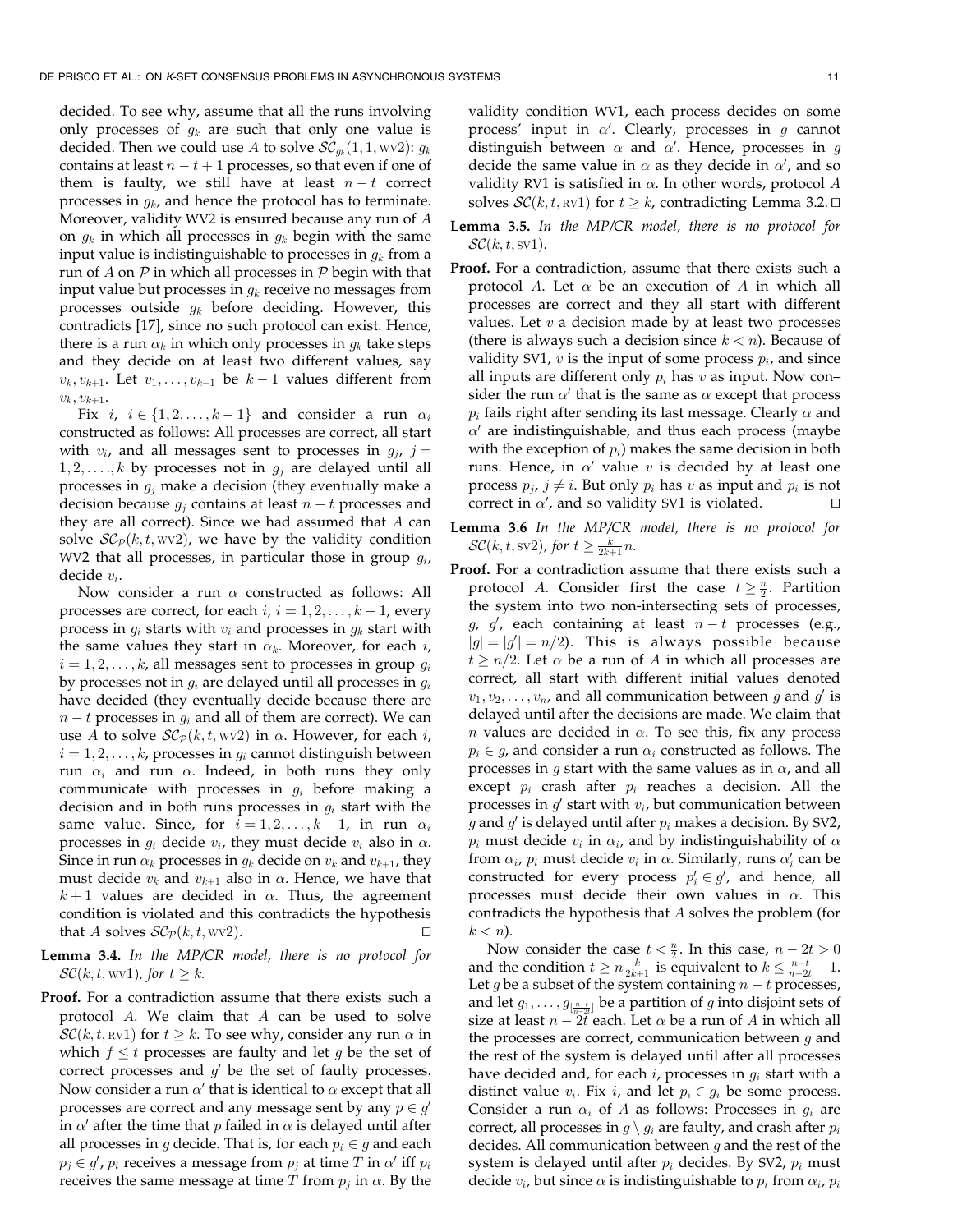must decide  $v_i$  in  $\alpha$ . Therefore, in  $\alpha$ , at least  $\lfloor \frac{n-t}{n-2t} \rfloor$ different values are decided on. This contradicts the hypothesis that A solves the problem since  $k \leq \frac{n-t}{n-2t} - 1 < \frac{n-t}{n-2t}$  $\Box$ . turns the contract of  $\Box$ 

## 3.1.2 Protocols

In this section, we provide two protocols for the MP/CR model.

PROTOCOL A. Each process broadcasts its input and waits for  $n - t$  messages. If all  $n - t$  messages contain the same value  $v$ , then the process decides  $v$ , else it decides a default value  $v_0$ .

**Lemma 3.7.** PROTOCOL A solves  $\mathcal{SC}(k, t, \text{RV2})$  in the MP/CR model for  $t < \frac{k-1}{k}n$ .

Proof. We start by proving termination. The number of actual failures is less or equal to  $t$ . Hence, there are at least  $n - t$  correct processes. Thus, each correct process eventually receives at least  $n - t$  messages and is able to make a decision.

Now we prove agreement. By the sake of contradiction, assume that  $k+1$  values are decided. One of them could be the default value, but at least  $k$  values, different from the default value, are decided. By the protocol, it is necessary that there be  $k$  disjoint sets  $g_1, g_2, \ldots, g_k$ , each consisting of at least  $n-t$  processes such that each process in  $g_i$  sends a value  $v_i$  (with  $v_i \neq v_j$ for  $i \neq j$ ). Hence, there must be at least  $k(n - t)$ processes. However, since  $t < \frac{k-1}{k}n$ , we have that  $n-t > n/k$ , and that  $k(n-t) > n$ , which implies that there must be more than  $n$  processes. This is impossible, since we have  $n$  processes.

Finally, we prove validity. Assume that all processes start with value v. Clearly, a process cannot receive two different values, since  $v$  is the only value being sent. Hence, by the protocol, each process that makes a decision decides  $v$ .

PROTOCOL B. Each process broadcasts its input and waits for  $n - t$  messages. One of these  $n - t$  messages is the process' own message. If  $n - 2t$  messages contain the same value as its own, say  $v$ , the process decides  $v$ , else it decides a default value  $v_0$ .

- **Lemma 3.8.** PROTOCOL B solves  $\mathcal{SC}(k, t, sv2)$  in the MP/CR model for  $t < \frac{k-1}{2k}n$ .
- Proof. We start by proving termination. The number of actual failures is less than or equal to  $t$ . Hence, there are at least  $n - t$  correct processes. Thus, each correct process eventually receives at least  $n - t$  messages and is able to make a decision.

Now we prove agreement. For the sake of contradiction, assume that  $k+1$  values are decided. One of them could be the default value, but at least  $k$  values, different from the default value, are decided. By the protocol it is necessary that there be  $k$  disjoint sets  $g_1, g_2, \ldots, g_k$ , each consisting of at least  $n - 2t$  processes such that each process in  $g_i$  sends a value  $v_i$  (with  $v_i \neq v_j$ for  $i \neq j$ ). Hence, there must be at least  $k(n - 2t)$ processes. However, since  $t < \frac{k-1}{2k}n$ , we have that  $k(n-2t) > n$ , which implies that there must be more than  $n$  processes. This is impossible, since we have n processes.

Finally, we prove validity. Assume that all correct processes start with value  $v$ . We have to prove that a correct process decides  $v$ . Let  $p$  be a correct process. First, we observe that since  $p$  starts with  $v$  it decides  $v$ or  $v_0$ . Hence, it suffices to prove that p receives at least  $n - 2t$  messages with v. Among the  $n - t$  messages p receives, at least  $n - 2t$  are from correct processes. Hence, process  $p$  receives at least  $n - 2t$  messages with v.  $\Box$ 

# 3.2 Message Passing Model with Byzantine Failures

In this section, we consider the message-passing Byzantine (MP/Byz) model. In Section 3.2.1, we are concerned with impossibilities, and in Section 3.2.2, we provide protocols. Fig. 4 shows a graphical representation of the results.

For the MP/Byz model, the impossibility results and protocols we have provided in this section leave a small gap for the SC problem defined with validities WV2, RV2, and SV2, and a substantial gap for  $\mathcal{SC}(WV1)$ .

## 3.2.1 Impossibilities

In this section, we provide impossibility results for the MP/Byz model. Clearly, the impossibilities proved for the MP/CR model still hold. In particular, the impossibilities for  $\mathcal{SC}(sv1)$  and  $\mathcal{SC}(wv1)$  are directly derived from the corresponding ones for the MP/CR model. Next, we provide additional impossibilities.

Lemma 3.9. In the MP/Byz model, there is no protocol that solves  $\mathcal{SC}(k, t, \text{wv2},$  for  $t \geq \frac{k}{2k+1}n$  and  $t \geq k$ .

Proof. For a contradiction, assume that such a protocol A exists. We distinguish two cases: 1)  $t \geq n/2$  and 2)  $t < n/2$ .

Consider case 1). Let  $v_1, v_2, \ldots, v_{t+1}$  be  $t+1$  different values. Let  $\alpha$  be a run of A constructed as follows: The number of actual failures in  $\alpha$  is  $f = n - t - 1$ . Let F be the set of faulty processes and let  $p_1, \ldots, p_{t+1}$  be the correct processes. Process  $p_i$  has input  $v_i$ , for  $i = 1, 2, \ldots, t + 1$ . Messages between any two correct processes are delayed until all correct processes decide, that is, correct processes communicate only with processes in F.

We now show that at least  $k + 1$  values are decided in  $\alpha$ , which contradicts the hypothesis that A solves the problem. For each  $i = 1, 2, \ldots, t + 1$ , consider a run  $\alpha_i$ constructed as follows: All processes are correct, all have input  $v_i$ , and messages between processes not belonging to  $F$  are delayed until all processes not in  $F$  decide. By validity WV2, we have that in  $\alpha_i$  all processes must decide  $v_i$ . Process  $p_i$ , for  $i = 1, 2, \ldots, t + 1$ , cannot distinguish between  $\alpha$  and  $\alpha_i$ , if in  $\alpha$ , the members of F behave as if they were correct and had  $v_i$  initially. Hence,  $p_i$  has to decide the same value in both runs. We have that process  $p_i$  decides  $v_i$  also in  $\alpha$ . Since  $v_1, v_2, \ldots, v_{t+1}$  are different, we have that  $t+1$  values are decided in  $\alpha$ . But  $t \geq k$ , hence at least  $k + 1$  values are decided in  $\alpha$ .

Consider case 2). Since  $t < n/2$ , we have that  $n-2t > 0$ , and thus the condition  $t \geq \frac{k}{2k+1} n$  is equivalent to  $\frac{n-t}{n-2t} \geq k+1$ . Then, we can partition the processes into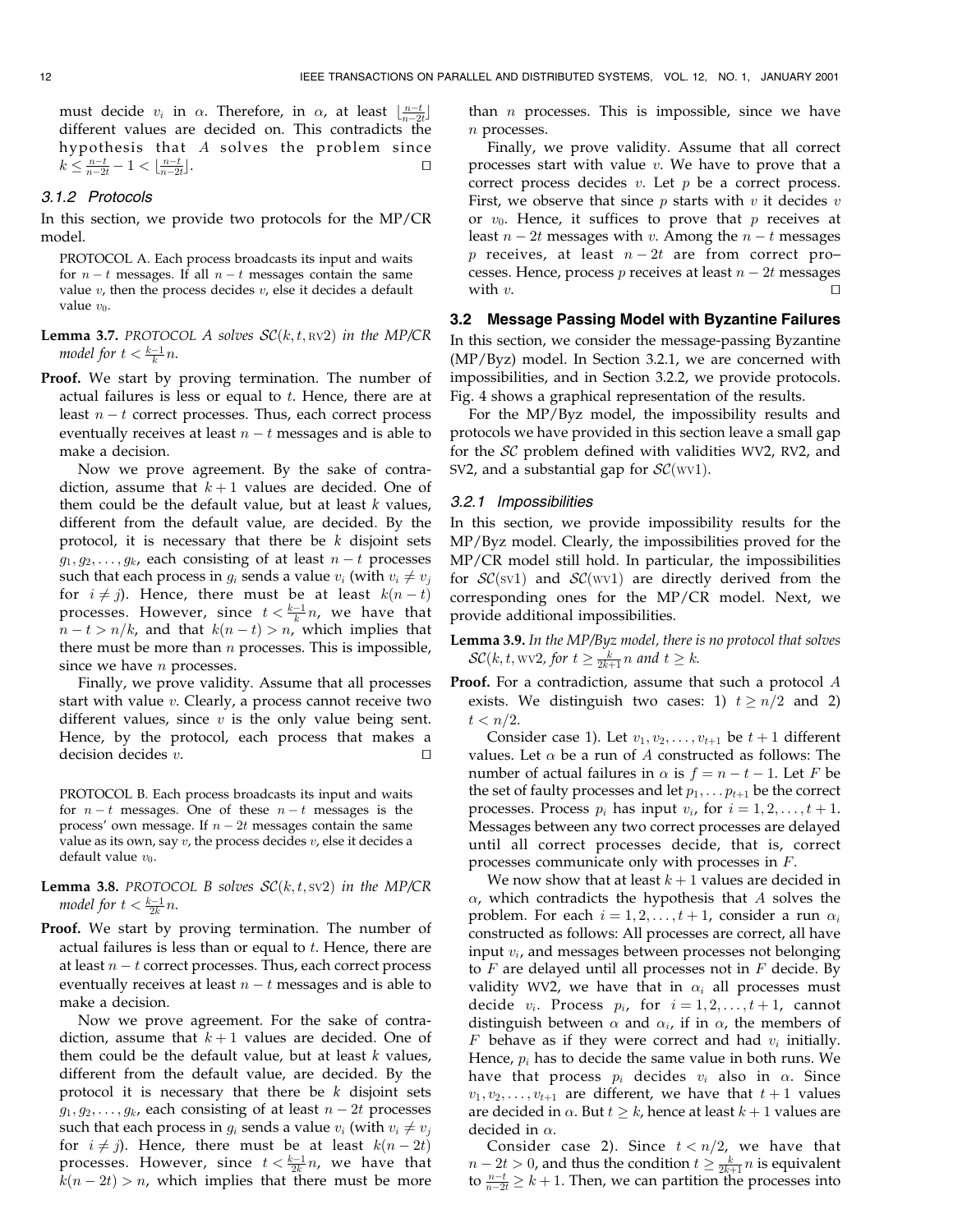

Fig. 4. Message-passing Byzantine model (MP/Byz). Regions filled in brick pattern indicate impossibility. Regions filled in honeycomb pattern indicate solvability. Unfilled regions indicate open problems. Figures are drawn for the case  $n = 64$  processes.

 $k+2$  groups, the first  $k+1$  of which, denoted  $g_1, g_2, \ldots, g_{k+1}$ , each consists of at least  $n-2t$  processes, and the last of which, denoted  $F$ , consists of  $t$  processes. Let  $\alpha$  be a run of A constructed as follows. Let  $v_1, v_2, \ldots, v_{k+1}$  be  $k+1$  different values. Processes in  $g_i$ start with  $v_i$ , for  $i = 1, 2, \ldots, k + 1$ , and processes in F are faulty. Processes in group  $g_i$  communicate only within  $g_i$ and with processes in  $F$ . For each group  $g_i$ , processes in  $F$  behave as correct processes with input  $v_i$ .

We now show that at least  $k + 1$  values are decided in  $\alpha$ , which contradicts the hypothesis that A solves the problem. For each  $i = 1, 2, ..., k + 1$  consider a run  $\alpha_i$ constructed as follows: All processes are correct, all have input  $v_i$ , and processes in group  $g_i$  communicate only within  $g_i$  and with processes in  $F$ . By validity WV2, we have that in  $\alpha_i$ , all processes must decide  $v_i$ . Processes in  $g_i$ , for  $i = 1, 2, ..., k + 1$ , cannot distinguish between  $\alpha$ and  $\alpha_i$ .

Hence, they have to decide the same value in both runs, and so processes in  $g_i$  decide  $v_i$  also in  $\alpha$ . Since  $v_1, v_2, \ldots, v_{k+1}$  are different, we have that  $k+1$  values are decided in  $\alpha$ .

- Lemma 3.10. In the MP/Byz model, there is no protocol that solves  $\mathcal{SC}(k, t, \text{\tiny RV1}).$
- **Proof.** For a contradiction, assume that such a protocol A exists. Let  $\alpha_1$  be a run of A in which all processes are correct and each start with a different input value. Let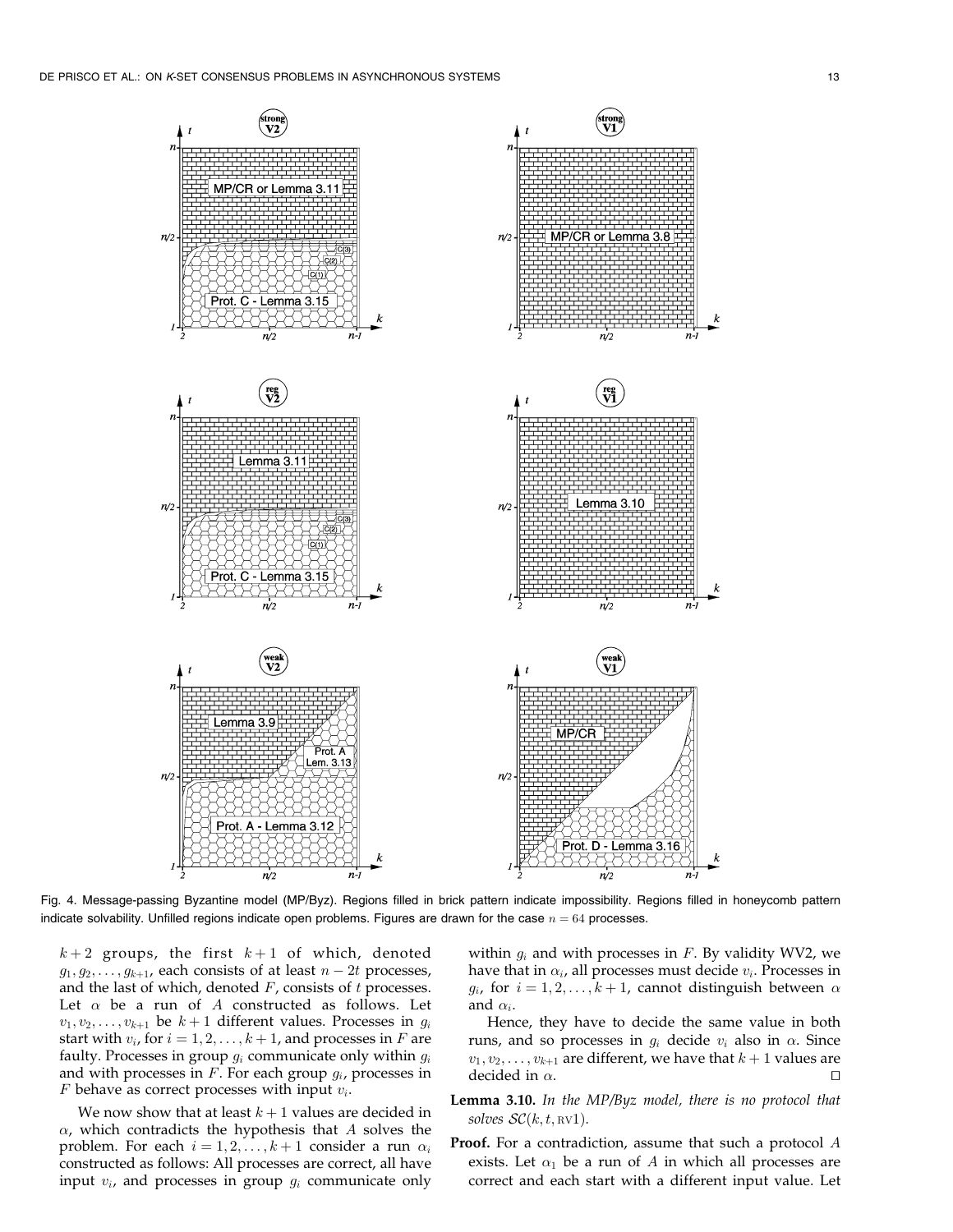$v_1, \ldots, v_z$  be the set of values decided by correct processes. Because A satisfies validity RV1, each of the  $v_i$  is the input of some process. Since  $z \leq k < n$ , we have that there exists a value  $v_i$ ,  $1 \le i \le z$ , decided by at least two processes, say  $p_1$  and  $p_2$ .

Let process q be the process whose input in  $\alpha_1$  is  $v_i$ . Use A in the run  $\alpha_2$  in which q is faulty but behaves as in  $\alpha_1$ , claiming that  $v_i$  is its input, but that it has  $v'_i$  as its input, with  $v'_i$  different from  $v_i$  and also from any other input. Since correct processes cannot distinguish between  $\alpha_1$  and  $\alpha_2$ , they have to decide on the same value. We now distinguish two possible cases: 1)  $q$  is different from both  $p_1$  and  $p_2$ , or 2)  $q$  is  $p_1$  or  $p_2$ . If  $q$  is different from both  $p_1$  and  $p_2$ , then both  $p_1$  and  $p_2$  are correct and thus they decide on  $v_i$  in  $\alpha_2$ . However,  $v_i$  is not an input value in  $\alpha_2$ . Hence, validity is violated. If q is  $p_1$ (respectively,  $p_2$ ) then  $p_2$  (respectively,  $p_1$ ) is correct and thus decides  $v_i$  in  $\alpha_2$ . However,  $v_i$  is not an input value in  $\alpha_2$ . Hence, validity RV1 is violated. This contradicts the hypothesis that A solves  $\mathcal{SC}(k, t, \text{RV1})$ .  $\Box$ 

Lemma 3.11. In the MP/Byz model, there is no protocol for SC(k, t,  $\text{\tiny RV2}$ ), for  $t \geq \frac{k}{2(k+1)}n$ .

Proof. (Similar to Lemma 3.6.) For a contradiction, assume that such a protocol A exists. We distinguish two cases: 1)  $t < n/2$  and 2)  $t \ge n/2$ .

Consider case 1. Since  $t < n/2$ , we have that  $n-2t > 0$ , and thus, the condition  $t \geq \frac{k}{2(k+1)}n$  is equivalent to  $\frac{n}{n-2t} \geq k+1$ . Then, we can partition the processes in  $k+1$  groups each consisting of at least  $n-2t$ processes. Consider case 2. In this case, we partition the processes in  $k+1$  groups each consisting of at least one process.

In both cases, let  $g_1, g_2, \ldots, g_k, g_{k+1}$  be the  $k+1$  groups of processes. Let  $v_1, \ldots v_{k+1}$  be  $k+1$  different values and consider a run  $\alpha$  constructed as follows. All processes are correct, processes in group  $g_i$  start with  $v_i$ . For each group  $g_i$ , there is a set of t processes not belonging to  $g_i$ , call it  $F_i$ , such that, for each i, communication is allowed only among processes in  $g_i$  and  $F_i$  until all processes have decided. Notice that the cardinality of  $g_i \cup F_i$  is at least  $n - t$  in both cases.

We now show that  $k+1$  values are decided in  $\alpha$ , which contradicts the hypothesis that A solves the problem. Fix  $i, 1 \le i \le k + 1$ , and consider run  $\alpha_i$ . There are exactly  $t$  faulty processes and these processes are those in  $F_i$ . Processes in  $g_i$  are correct. All processes start with  $v_i$ . Faulty processes behave exactly as they do in run  $\alpha$ . Processes in  $g_i$  communicate only with other processes in  $g_i$  and  $F_i$ . We can use A to solve  $\mathcal{SC}(k, t, \text{RV2})$ , and by the validity RV2, we have that all correct processes, and in particular those in  $g_i$ , decide  $v_i$ . Processes in  $g_i$  cannot distinguish run  $\alpha$  and run  $\alpha_i$ . Hence, since they decide  $v_i$  in  $\alpha_i$ , they have to decide  $v_i$ also in  $\alpha$ . It follows that  $k + 1$  values are decided in  $\alpha$ .  $\Box$ 

## 3.2.2 Protocols

In this section, we provide protocols for the MP/Byz model. We start by observing that PROTOCOL A, used for the crash model, solves  $\mathcal{SC}(WV2)$  also in the MP/Byz model, though only for a restricted range of values of  $k$  and  $t$ .

- **Lemma 3.12.** PROTOCOL A solves  $\mathcal{SC}(k, t, wv2)$  in the MP/Byz model for  $t < n/2$  and  $k \geq \frac{n-t}{n-2t} + 1$ .
- Proof. We start by proving termination. Since there are at most t failures, correct processes are guaranteed to receive at least  $n - t$  messages and thus they decide.

Next we prove agreement. To have a bound on the number of possible decisions, we look at how many values different from the default value can be decided. Let  $f$  be the number of actual failures. We have that any group of  $n - t - f$  correct processes that start with the same value can be forced by the  $f$  faulty processes to decide that value. Notice that since  $f \le t < n/2$  we have that  $n - t - f \ge 1$ .

Hence, the number of decisions can be as big as the number of possible disjoint groups of  $n - t - f$  correct processes, plus one to take into account the default value. There can be at most  $(n - f)/(n - t - f)$  such groups. This function is an increasing function of  $f$ , and thus it achieves its maximum value for  $f = t$ . Hence, the number of different decisions we can have is at most  $(n-t)/(n - 2t) + 1$ . Since  $k \ge (n - t)/(n - 2t) + 1$ , agreement is satisfied.

Finally, we prove validity. Assume that all processes are correct and start with  $v$ . Then, clearly  $v$  is the only decision. The contract of the contract of the contract of the contract of the contract of the contract of the contract of the contract of the contract of the contract of the contract of the contract of the contract of the

**Lemma 3.13.** PROTOCOL A solves  $\mathcal{SC}(k, t, wv2)$  in the MP/Byz model for  $t \ge n/2$  and  $k \ge t + 1$ .

Proof. Termination and validity are as in the previous lemma. Next, we prove agreement. Let  $f$  be the number of actual failures. We distinguish two cases: 1)  $f \leq$  $n - t - 2$  and 2)  $f > n - t - 2$ . In case 1, we have that for any  $n - t$  messages received by a process, at least two of them are sent by correct processes. Hence, for each different value  $v \neq v_0$  decided by some process, at least two correct processes have sent that value. Hence, no more than  $n/2$  values different from the default value  $v_0$ can be decided. Hence, at most  $n/2 + 1$  different values can be decided in case 1. In case 2, the number of correct processes, and thus the number of different decisions by correct processes, is strictly less than  $t + 2$ .

Putting together the two cases, we can then conclude that the number of different decisions is at most  $\max\{n/2 + 1, t + 1\} = t + 1 \leq k.$ 

Next, we provide a generalized version of the "echo" protocol of Bracha and Toueg [11], which we call  $\ell$ -echo, where  $\ell \geq 2$ . (The 1-echo protocol is Bracha and Toueg's echo protocol.) The  $\ell$ -echo protocols will be used to provide a family of protocols for  $\mathcal{SC}(\text{sv2})$ .

 $\ell$ -echo protocol. To  $\ell$ -echo broadcast a message m, the sender s sends the message  $\langle \text{init}, s, m \rangle$  to all other processes. When a process p receives the first  $\langle \text{init}, s, m \rangle$ from s, it sends the message  $\langle$ echo, s, m $\rangle$  to all other processes. Subsequent  $\langle \text{echo}, s, m \rangle$  messages from s are ignored. If process p receives message  $\langle \text{echo}, s, m \rangle$  from more than  $(n + \ell t)/(\ell + 1)$  processes, then process p accepts message  $m$  as sent by the sender process  $s$ .

**Lemma 3.14.** In a system with  $t < ln/(2\ell + 1)$ , if a sender s uses the  $\ell$ -echo protocol to send a message  $m$  then: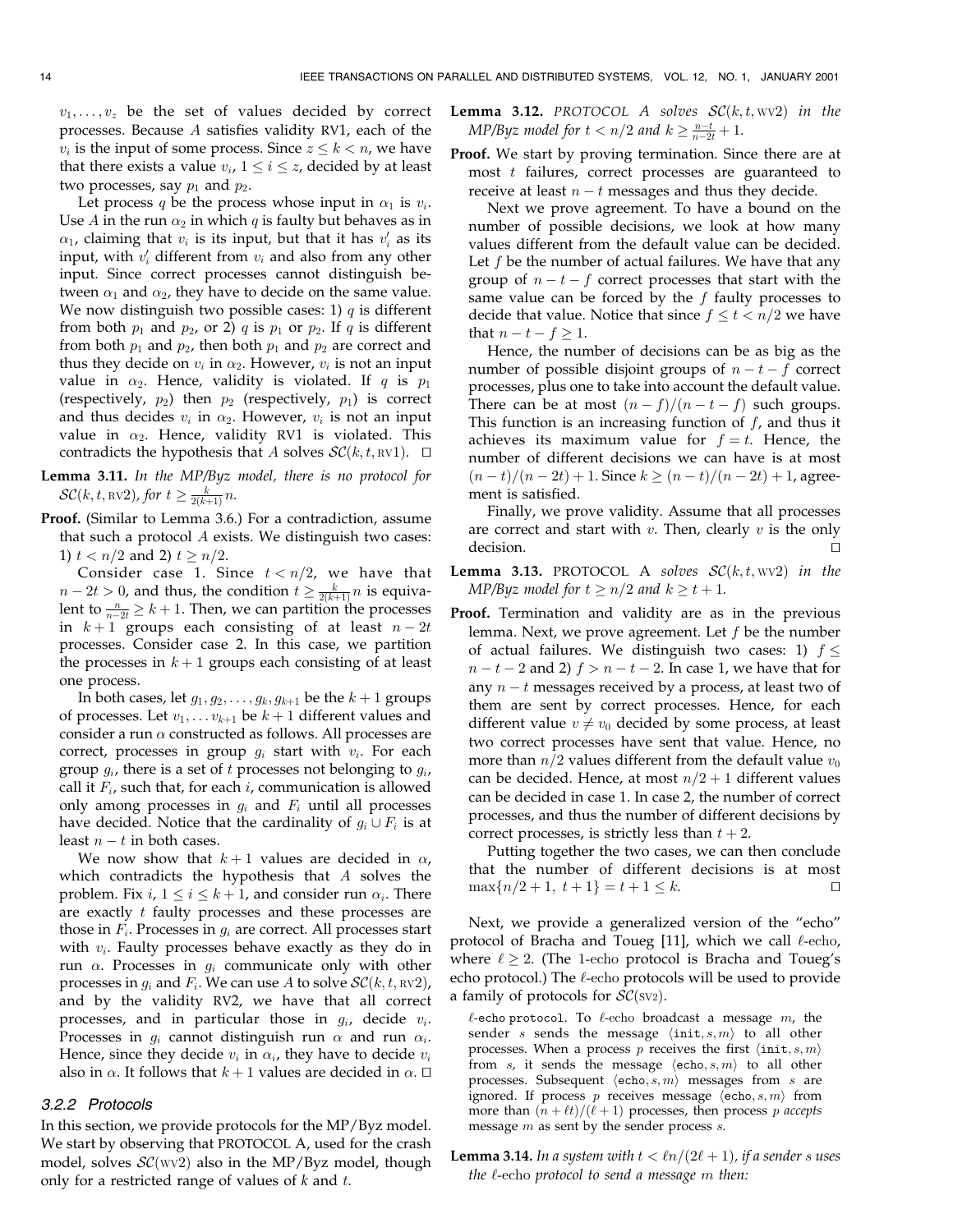- 1. Correct processes accept at most  $\ell$  different messages.
- 2. If s is correct, every correct process accepts m.
- Proof. First we prove case 1. By sake of contradiction, assume that correct processes accept  $\ell + 1$  different messages  $m_1, m_2, \ldots, m_{\ell+1}$ . Then there must be  $\ell + 1$ correct processes, say  $p_1, p_2, \ldots, p_{\ell+1}$ , such that process  $p_i$ receives more than  $(n + \ell t)/(\ell + 1)$  echos with  $m_i$ , for each  $i = 1, 2, \ldots, \ell + 1$ . Thus there must be a total of more than  $n + \ell t$  echos sent for the messages  $m_1, m_2, \ldots, m_{\ell+1}$ . Let  $f$  be the actual number of faulty processes. Since a faulty process can send  $\ell + 1$  different echos (it can echo  $m_1$  to  $p_1$ ,  $m_2$  to  $p_2$ , etc.) we have that strictly more than  $n + \ell t - (\ell + 1)f \ge n + \ell f - (\ell + 1)f = n - f$  echos are sent by correct processes. This implies that at least one correct process sent two different echos, which is not possible.

Now we prove case 2. If the sender is correct, then it sends an init message for  $m$  to all other processes. Any correct process will receive this and broadcast an echo message for m.

It is easy to verify that  $t \leq (n + \ell t)/(\ell + 1)$ ; indeed assuming  $t > (n + \ell t)/(\ell + 1)$  implies  $t > n$ , which is impossible. Since there are at most  $t$  faulty processes and  $t \leq (n + \ell t)/(\ell + 1)$ , no correct process accepts any message other than m. Since there are at least  $n - t$ correct processes, it is sufficient that  $n - t$  be strictly greater than  $(n + \ell t)/(\ell + 1)$  in order to guarantee that any correct process receives enough echo messages to be able to accept m. Since  $t < ln/(2\ell + 1)$ , we have that  $n - t > (n + \ell t)/(\ell + 1).$ 

The  $\ell$ -echo protocol is used to define a family of protocols for  $\mathcal{SC}(k, t, \text{sv2})$  as follows:

PROTOCOL  $C(\ell)$ . Each process broadcasts its input using the  $\ell$ -echo protocol and waits for  $n - t$  messages to be accepted, where one of these  $n - t$  messages is the process' own message. If  $n - 2t$  messages contain the same value v, then the process decides  $v$ , else it decides a default value  $v_0$ .

**Lemma 3.15.** PROTOCOL  $C(\ell)$  solves  $SC(k, t, sv2)$  in the MP/Byz model for  $t < \frac{k-1}{2k+\ell-1}n$  and  $t < \frac{\ell}{2\ell+1}n$ .

Proof. We start by proving termination. Since there are at least  $n - t$  correct processes, by Lemma 3.14, each correct process eventually accepts at least  $n - t$  messages broadcast by  $\ell$ -echo and is able to make a decision.

Now we prove agreement. For a contradiction, assume that  $k + 1$  values are decided. One of them could be the default value, but at least  $k$  values, different from the default value, are decided. Let  $v_1, \ldots, v_k$  be these values. To have a correct process  $p_i$  decide value  $v_i$ , it is necessary (see protocol PROTOCOL  $C(\ell)$ ) that there be a set  $g_i$  of at least  $n - 2t$  processes, such that process  $p_j$ accepts a value  $v_i$  from each process in  $g_i$ . Hence, the overall number of values accepted by correct processes with the  $\ell$ -echo protocol is at least  $k(n - 2t)$ . Each faulty process can send  $\ell$  of these values. Since there are at most t faulty processes, the number of different senders is at least  $k(n - 2t) - (\ell - 1)t$ . However, since  $t < \frac{k-1}{2k+\ell-1}n$ , we have that  $k > \frac{n + (\ell-1)t}{n-2t}$ , and thus  $k(n-2t) - (\ell-1)t > n$ ,

which implies that there must be more than  $n$  processes, a contradiction.

Finally, we prove validity. Assume that all correct processes start with value  $v$ . We have to prove that a correct process decides v.

Let  $p$  be a correct process. First, we observe that since *p* starts with *v*, it either decides *v* or  $v_0$ . Hence, it suffices to prove that *p* receives at least  $n - 2t$  messages with *v*. Among the  $n - t$  messages p receives, at least  $n - 2t$  are from correct processes. Hence, process  $p$  receives at least  $n - 2t$  messages with v.

Finally, we provide a protocol for  $\mathcal{SC}(WV)$ 1.

PROTOCOL D. Processes  $p_1, p_2, \ldots, p_{t+1}$  each broadcasts its input value. A process that receives a value  $v_i$  from  $p_i$ ,  $i \in \{1, 2, \ldots, t + 1\}$ , broadcasts an  $\langle$ echo,  $v_i, p_i \rangle$  message and never echos a value for  $p_i$  again. Each process  $p_1, p_2, \ldots, p_k$ decides on its own value. Every other process decides the first value  $v_i$ ,  $i \in \{1, \ldots, t + 1\}$ , for which it receives identical  $\langle$ echo,  $v_i, p_i \rangle$  from  $n - t$  processes.

In PROTOCOL D, we say that a process *accepts* a value  $v_i$ from  $p_i$  if it receives identical echos for  $v_i$  from at least  $n - t$  processes. We define the following functions:

$$
V(n,t,f) = \begin{cases} n-f & \text{if } n-t-f \le 0\\ t+1-f+f\lfloor \frac{n-f}{n-t-f} \rfloor & \text{if } n-t-f > 0 \end{cases}
$$

and

$$
Z(n,t) = \max_{0 \le f \le t} \{ \min\{V(n,t,f), n-f\} \}.
$$

**Lemma 3.16.** PROTOCOL D solves  $\mathcal{SC}(k, t, wv1)$  in the MP/Byz model for  $k \ge Z(n, t)$ .

Proof. We start by proving termination. At least one process among  $p_1, \ldots, p_{t+1}$  is correct, and at least  $n - t$  receive its value and echo it. Hence, it is guaranteed that each correct process receives at least one set of identical  $n - t$ echo messages, and thus is able to decide.

Next, we prove validity. Assume that there are no failures. Then all processes are correct, and thus the values accepted by any process are input values. All decisions are one of the accepted values. Hence, validity WV1 is satisfied.

Finally, we prove agreement. We compute an upper bound on the number of different decisions for each possible value of  $f$ ; that is, the number of actual failures. By definition,  $0 \le f \le t$ . We distinguish two cases: 1)  $n$  $t - f \le 0$  and 2)  $n - t - f > 0$ . In case 1, a correct process may be forced to communicate only with faulty processes. In this case we simply bound the number of decisions with the number of correct processes, that is  $n - f$ . In case 2, the total number of values that correct processes accept from one faulty process is bounded by  $\lfloor \frac{n-f}{n-t-f} \rfloor$ . Indeed, a correct process accepts a value when receiving at least  $n - t$  echos, at least  $n - t - f$  of which are from correct processes. Thus, the total number of values from  $p_1, \ldots, p_{t+1}$  accepted by correct processes is at most  $(t+1-f) + f\left\lfloor \frac{n-f}{n-t-f} \right\rfloor$ ; that is, the number of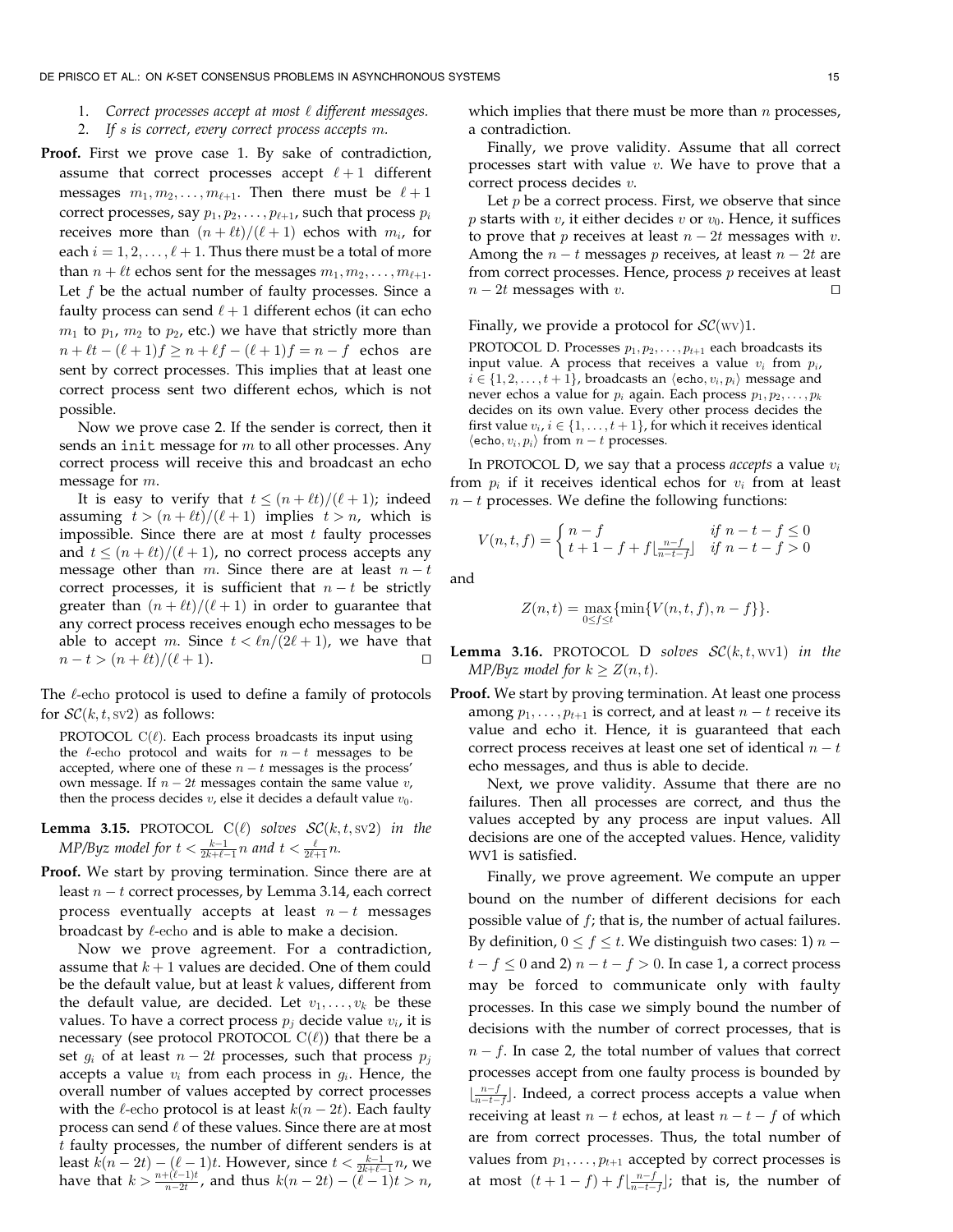values sent by correct processes plus the number of values that correct processes may be forced to accept because of the Byzantine behavior of faulty processes. Hence, the number of different decisions that we can have is  $t + 1 - f + f\left\lfloor \frac{n-f}{n-t-f} \right\rfloor$ . It is possible that this bound is bigger than  $n - f$ . In such a case, we can bound the number of different decisions by  $n - f$ . Summarizing the two cases, we have that for any  $f$ , we bound the number of decisions by  $n - f$  if  $n - t - f \leq 0$ , and by  $\min\{t +$  $1 - f + f\left[\frac{n-f}{n-t-f}\right], n - f$  if  $n - t - f > 0$ . The maximum overall possible values of  $f$  is given by  $Z(n, t)$ . Hence, we have that the number of decisions is always at most  $Z(n, t)$ , as required.

We note that when  $t < \frac{n}{3}$ ,  $\lfloor \frac{n-f}{n-t-f} \rfloor = 1$  for all  $0 \le f \le t$ , and therefore, the protocol above guarantees agreement for any  $k > t$  (see Fig. 4).

# 4 SHARED MEMORY MODELS

In this section, we consider  $SC$  in the shared memory model. We assume that processes communicate by means of a shared memory that provides single-writer multireader atomic registers [22]. Here, "single-writer" means that there is a single designated process that is allowed write to the variable; any other process—even if Byzantine faulty—is prohibited from writing to it. An atomic register provides read and write operations that appear to occur sequentially, i.e., the views of individual processes conform with some sequential history of all performed operations [22].

The shared memory does not fail, though processes accessing it may. We note that this model is motivated by many recent middleware systems that provide shared memory emulation using replication to mask the arbitrary (Byzantine) failure of processes implementing these abstractions. These middleware systems generally guarantee that shared objects themselves do not "fail," and hence, that their integrity, safety properties, and access interfaces and restrictions are preserved. Nevertheless, since legitimate clients accessing these objects might fail arbitrarily, they could corrupt the states of these objects in any way allowed by the object interfaces.

We assume that the system is asynchronous; that is, processes may take an arbitrary (but finite) time to execute a step, and reads and writes may take an arbitrary (but finite) time to complete.

The following simple transformation simulates any protocol  $X$  for the message passing model using a shared memory protocol (for both crash failures and Byzantine failures):

SIMULATION. Whenever protocol  $X$  prescribes that  $p$  send its *i*th message m to process  $q$ ,  $p$  writes  $m$  to a single-writer single-reader register designated for  $p's$  ith message to  $q; q$ repeatedly reads the register until it reads a value there. Similarly, when protocol  $X$  prescribes that  $p$  send its  $i$ th broadcast  $m$ ,  $p$  writes  $m$  to a single-writer multi-reader register designated for p's ith broadcast; each process repeatedly reads the register until it reads a value there.

Hence, every algorithm for MP/CR (similarly, MP/Byz) works for the SM/CR (SM/Byz) model. In many cases, however, direct algorithms for the shared memory model cover wider areas of possibility, as detailed below.

Recall that the impossibility result of [9], [20], [30] (i.e., Lemma 3.2) also applies to the shared memory model  $(SM/CR)$ .

# 4.1 Shared Memory Model with Crash Failures

In this section, we consider the shared-memory crash (SM/CR) model. In Sections 4.1.1 and Section 4.1.2, we provide impossibility results and protocols, respectively. Fig. 5 shows a graphical representation of the results.

Our impossibility results and protocols for the SM/CR model leave a small gap for  $\mathcal{SC}(\text{sv2})$ .

## 4.1.1 Impossibilities

Lemma 4.1. In the SM/CR model, there is no protocol for  $\mathcal{SC}(k, t, \text{wvl})$  for  $k \leq t$ .

Proof. (Similar to Lemma 3.4.) For a contradiction, assume that there exists such a protocol  $A$ . We claim that  $A$  can be used to solve  $\mathcal{SC}(k, t, \text{RV1})$  for  $t \geq k$ . To see why, consider any run  $\alpha$  in which  $f \le t$  processes are faulty. Let g be the set of correct processes in  $\alpha$  and  $g'$  be the set of faulty processes.

Now consider a run  $\alpha'$  that is identical to  $\alpha$  except that all processes are correct and for each process  $p_j$  in  $g'$ , any invocation for a write operation after the time  $p_i$  failed in  $\alpha$  is delayed until after all processes of g decide. That is, for each  $p_i \in g$ ,  $\alpha$  and  $\alpha'$  are indistinguishable up to the time when all processes in g decide in  $\alpha$  (and thus in  $\alpha'$ ). By the validity condition WV1, each process decides on some process' input in  $\alpha'$ . Since processes in g cannot distinguish between  $\alpha$  and  $\alpha'$ , they must decide the same value in  $\alpha$  as they decide in  $\alpha'$ , and so validity RV1 is satisfied in  $\alpha$ . In other words, protocol A solves  $\mathcal{SC}(k, t, \text{RV1})$  for  $t \geq k$ , contradicting Lemma 3.2.

Lemma 4.2. In the SM/CR model, there is no protocol for  $\mathcal{SC}(k, t, sv1)$ .

Proof. (Similar to Lemma 3.5.) For a contradiction, assume that there exists such a protocol A. Let  $\alpha$  be an execution of A in which all processes are correct and they all start with different values. Let  $v$  a decision made by at least two processes (there is always such a decision since  $k < n$ ). Because of validity SV1, v is the input of some process  $p_i$  and since all inputs are different only  $p_i$  has v as input.

Use A in the run  $\alpha'$  that is the same as  $\alpha$  except that process  $p_i$  crashes right after completing its last write operation.

Clearly,  $\alpha$  and  $\alpha'$  are indistinguishable and thus each correct process makes the same decision in both runs. Hence, in  $\alpha'$  value v is decided by at least one process  $p_i$ ,  $j\neq i.$  But only  $p_i$  has  $v$  as input and  $p_i$  is not correct in  $\alpha'$ , and so validity SV1 is violated.  $\square$ 

Lemma 4.3. In the SM/CR model, there is no protocol for  $\mathcal{SC}(k, t, \text{sv2})$  when  $t \geq \frac{n}{2}$  and  $t \geq k$ .

Proof. By sake of contradiction, assume that such a protocol A exists. Use A in a run  $\alpha$  constructed as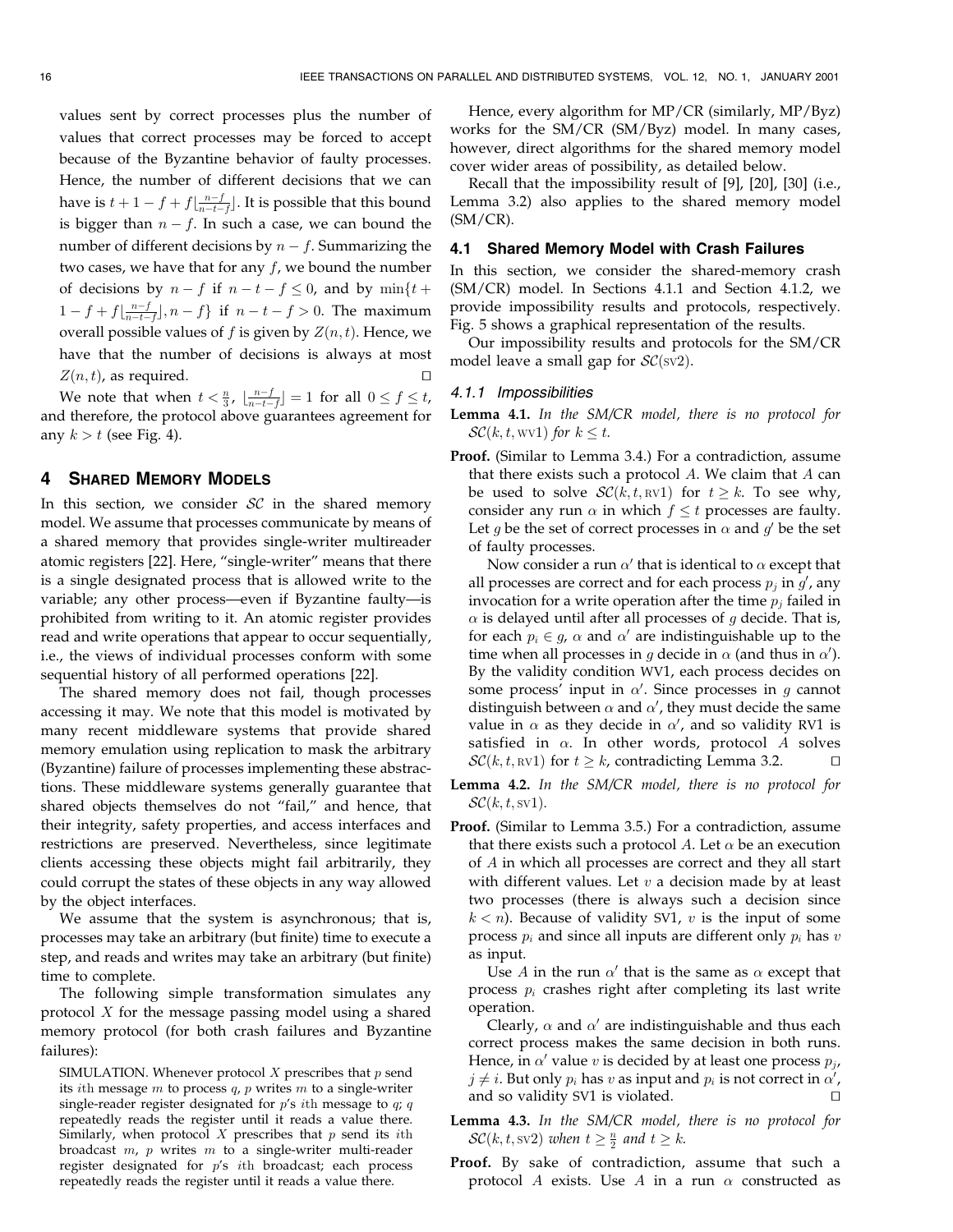

Fig. 5. Shared memory crash model (SM/CR). Regions filled in brick pattern indicate impossibilitiy. Regions filled in honeycomb pattern indicate solvability. Unfilled regions indicate open problems. Figures are drawn for the case  $n = 64$  processes.

follows: Processes  $p_1, p_2, \ldots, p_{t+1}$  each start with a different value, say  $v_1, v_2, \ldots, v_{t+1}$ . Let g be the set of these processes and  $g'$  be the remaining processes. Processes in  $g'$  do not take any step until after all processes in g decide. Now, for each  $i = 1, 2, \ldots, t + 1$ , consider a run  $\alpha_i$  constructed as follows: Processes in g start with the input as in  $\alpha$  and processes in  $g'$  all start with  $v_i$ . Processes in g, except process  $p_i$ , fail after  $p_i$ decides. Note that since  $t \geq n/2$ , we have that  $\{p_i\} \cup g'$ has at least  $n - t$  processes, and hence a decision by  $p_i$ must eventually be reached.

Use A to solve the problem in  $\alpha_i$ . By validity SV2, since all correct processes start with  $v_i$ , all have to decide  $v_i$ , and in particular process  $p_i$  decides  $v_i$ .

Since  $\alpha_i$  and  $\alpha$  are indistinguishable for  $p_i$ ,  $p_i$  has to decide  $v_i$  also in  $\alpha$ . This is true for each  $i = 1, 2, \ldots, t + 1$ . Hence, at least  $t + 1$  different values are decided in  $\alpha$ . But  $t + 1 > k$ . This contradicts the fact that A solves the  $\Box$  problem.  $\Box$ 

# 4.1.2 Protocols

In this section, we sketch protocols for the SM/CR model. As mentioned above, since the SM/CR model is "more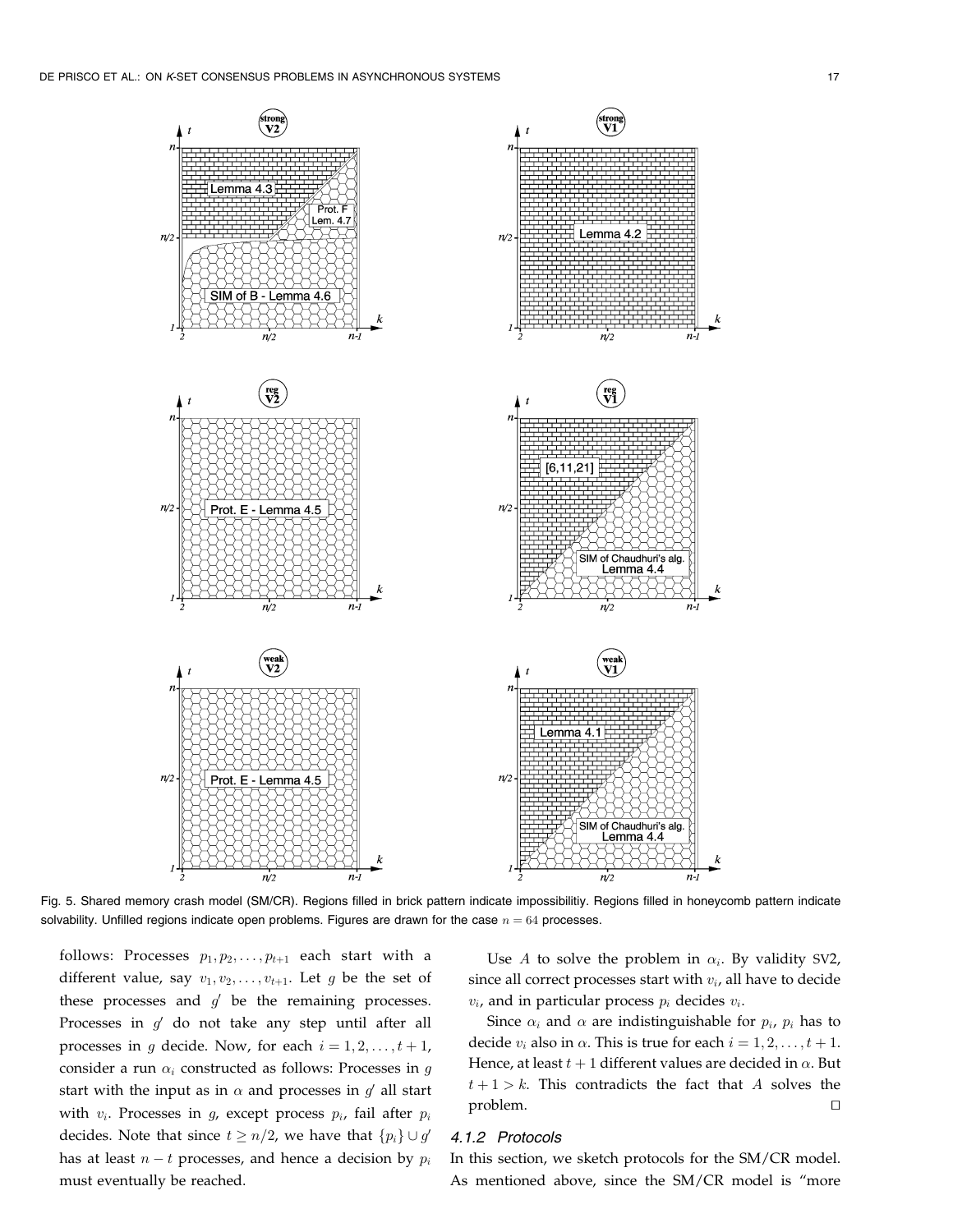powerful" than the MP/CR model any protocol for the MP/CR model can be transformed into a protocol for the SM/CR model using SIMULATION (see also chapter 17 of [25]). Hence, all of the protocols we have seen in Section 3.1.2 can be used here (after the transformation).

Lemma 4.4. SIMULATION of Chaudhuri's protocol [13] solves  $\mathcal{SC}(k, t, \text{RV1})$  in the SM/CR model for  $t < k$ .

The solvability region of  $\mathcal{SC}(\text{RV1})$ , as well as that of  $\mathcal{SC}(\text{WV1})$ , is as for the message passing model. For other validity conditions we can do better. Next, we give a protocol for  $\mathcal{SC}(\textsc{rv2}).$ 

PROTOCOL E. Each process writes its own input into a single-writer register. The process then scans the registers of all other processes exactly once. If all the values it reads in this single scan (including its own) are identical, it decides that value, otherwise, it decides  $v_0$  (a default value).

**Lemma 4.5.** PROTOCOL E solves  $\mathcal{SC}(k, t, \text{RV2})$  in the SM/CR model for  $k > 2$ .

Proof. Termination is trivial. Next, we prove agreement. Let  $v$  be the value written in the first write to complete. Every process reads v in its scan and decides either v or  $v_0$ . Therefore, at most two values are decided. Next, we prove validity. If all of the processes start with the same value  $v$ , then this is the only value written and so the only possible decision value.

The next two lemmas consider  $\mathcal{SC}(\text{sv2})$ .

**Lemma 4.6.** SIMULATION of PROTOCOL B solves  $\mathcal{SC}(k, t, \text{sv2})$ in the SM/CR model for  $t < \frac{k-1}{2k}n$ .

PROTOCOL F. Each process writes its own input into a single-writer register. The process then scans the registers of all other processes repeatedly, until in a single scan of all registers it successfully reads from some  $r \geq n - t$  process' registers. If  $r \le t$  (possible if  $n \le 2t$ ), then the process decides on its own input. Otherwise, i.e., if  $r = t + i$  for some  $i \geq 1$ , then it decides its own input if at least i registers of these  $r$  (including its own) hold its input value, and a default value  $v_0$  otherwise.

- **Lemma 4.7.** PROTOCOL F solves  $\mathcal{SC}(k, t, sv2)$  in the SM/CR model for all  $k > t + 1$ .
- Proof. We first prove termination. Every correct process eventually writes its register. Thus, every correct process will eventually scan the registers reading at least  $n - t$ values. Next we prove agreement. A process can decide its own value  $v \neq v_0$ , either if it reads  $r \leq t$  values or if it reads  $r = t + i$  values and at least *i* values are equal to *v*.

Since a process writes before scanning the registers, we have that as long as less than  $t + 1$  writes have been completed, less than  $t + 1$  values have been decided upon, and each of these values is one of the values written. Fix the point in the execution where  $t + 1$  writes have been completed and let  $v_1, v_2, \ldots, v_{t+1}$  be the values written. From that point on, any decided value, different from the default value, must be one of  $v_1, \ldots, v_{t+1}$ . Indeed, from that point on, any process that scans the memory will read  $r = t + i$  values, with  $i \ge 1$ ; and since, in order to decide a value  $v$ , at least  $i$  of them must be

equal to v, it must be that v is one of  $v_1, \ldots, v_{t+1}$  (there are only  $i - 1$  other values). Hence, considering also the default value, we have that at most  $t + 2$  values are decided.

Finally, we prove validity. If all the correct processes start with the same input value v, then whenever  $t + 1$  or more values are read by a correct process, at most  $t$  of them differ from  $v$  and therefore the process decides  $v.\Box$ 

# 4.2 Shared Memory Model with Byzantine Failures

In this section, we consider the SM/Byz model where processes may exhibit Byzantine behavior. In Section 4.2.1 and Section 4.2.2, we provide impossibility results and protocols, respectively. Fig. 6 shows a graphical representation of the results provided in this section.

Our impossibility results and protocols leave a substantial gap for  $\mathcal{SC}(WV1)$ , and very small gaps for  $\mathcal{SC}(SV2)$  and  $\mathcal{SC}(\textsc{rv2}).$ 

#### 4.2.1 Impossibilities

In this section, we provide impossibility results for the SM/Byz model. Clearly, the impossibilities proven for the SM/CR model still hold. In particular, the impossibilities for  $\mathcal{SC}(wv1)$ ,  $\mathcal{SC}(sv2)$ , and  $\mathcal{SC}(sv1)$  are directly derived from the corresponding ones for the SM/CR model. Next, we provide additional impossibilities.

Lemma 4.8. In the SM/Byz model, there is no protocol for  $\mathcal{SC}(k, t, \text{RV1}).$ 

- Proof. The proof is the same as the one of Lemma 3.10 (that proof does not rely on the fact that the system is MP).  $\Box$
- Lemma 4.9. In the SM/Byz model, there is no protocol for  $\mathcal{SC}(k, t, \text{\tiny RV2})$  for  $t \geq \frac{n}{2}$  and  $t \geq k$ .
- Proof. (Similar to Lemma 4.3.) By sake of contradiction, assume that such an algorithm  $A$  exists. Use  $A$  in a run  $\alpha$ constructed as follows. Processes  $p_1, p_2, \ldots, p_{t+1}$  each start with a different value, say  $v_1, v_2, \ldots, v_{t+1}$ . Let g be the set of these processes and  $g'$  be the remaining processes. Processes in  $g'$  do not take any step until after all processes in g decide (since  $t \geq n - t$ , processes in g must decide).

Now consider for each  $i = 1, 2, \ldots, t + 1$  a run  $\alpha_i$ constructed as follows: All processes start with  $v_i$  but processes in g, except  $p_i$ , are faulty and  $p_j \in g$ , for each  $j \neq i$ , claims to have  $v_j$  as input. Processes in  $g'$  do not take any step until after  $p_i$  decides. Clearly, runs  $\alpha_i$  and  $\alpha$ are indistinguishable for  $p_i$ .

Use A to solve the problem in  $\alpha_i$ . Since  $t \geq n/2$ ,  $p_i$ must decide even if communicating only with faulty processes. By validity RV2, since all processes start with  $v_i$ , all correct have to decide  $v_i$ , and in particular, process  $p_i$  decides  $v_i$ .

Since  $\alpha_i$  and  $\alpha$  are indistinguishable for  $p_i$ ,  $p_i$  has to decide  $v_i$  also in  $\alpha$ . This is true for each  $i = 1, 2, \ldots, t + 1$ . Hence, at least  $t + 1$  different values are decided in  $\alpha$ . But  $t + 1 > k$ . Hence, A does not solve the problem and there is a contradiction.  $\Box$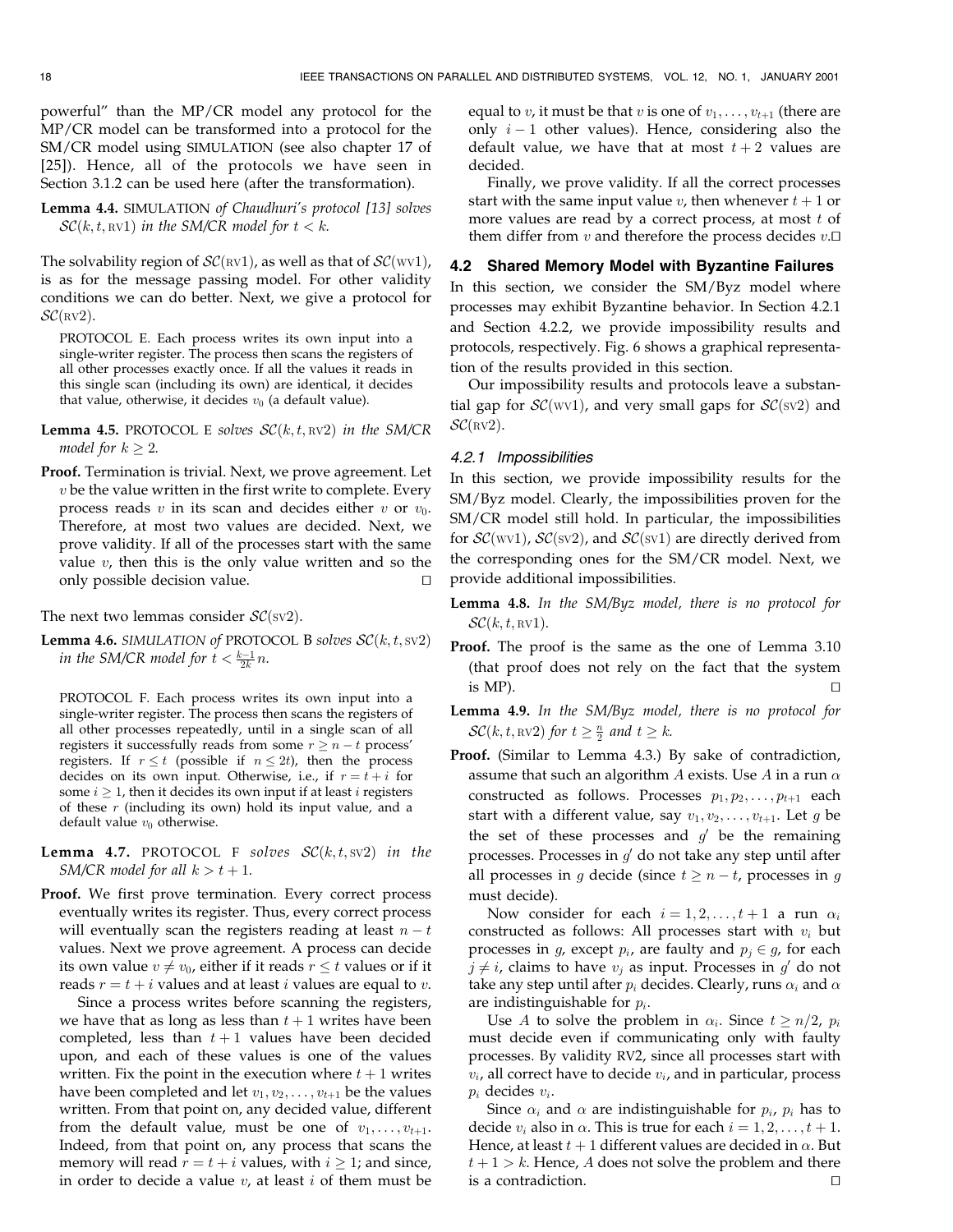

Fig. 6. Shared-memory Byzantine model (SM/Byz). Regions filled in brick pattern indicate impossibility. Regions filled in honeycomb pattern indicate solvability. Unfilled regions indicate open problems. Figures are drawn for the case  $n = 64$  processes.

# 4.2.2 Protocols

In this section, we sketch protocols for the SM/Byz model. Here again we use the SIMULATION to transform some of our protocols for the MP/Byz to the SM/Byz model.

- **Lemma 4.10.** PROTOCOL E solves  $\mathcal{SC}(k, t, wv2$  for  $k \ge 2$  in the SM/Byz model.
- Proof. Termination is trivial. Next, we prove agreement. Let  $v$  be the value written in the first write by a correct process to complete. Every correct process reads  $v$  in its scan (because a process writes before reading and  $v$  is the first write by a correct process to complete) and decides either  $v$  or  $v_0$ . Therefore, at most two values are decided.

Next, we prove validity. If all of the processes start with the same value  $v$  and all are correct, then  $v$  is the only value written and so the only possible decision value.  $\Box$ 

The next two lemmas consider  $\mathcal{SC}(\text{sv2})$ .

- Lemma 4.11. SIMULATION of PROTOCOL  $C(\ell)$  solves  $\mathcal{SC}(k, t, \text{sv2})$  in the SM/Byz model for  $t < \frac{k-1}{2k+\ell-1}n$  and  $t < \frac{\ell}{2\ell+1}n$ .
- **Lemma 4.12.** PROTOCOL F solves  $\mathcal{SC}(k, t, \text{sv2})$  in the SM/Byz model for  $k > t + 1$ .
- Proof. (Similar to Lemma 4.7.) We first prove termination. Every correct process eventually writes its register. Thus,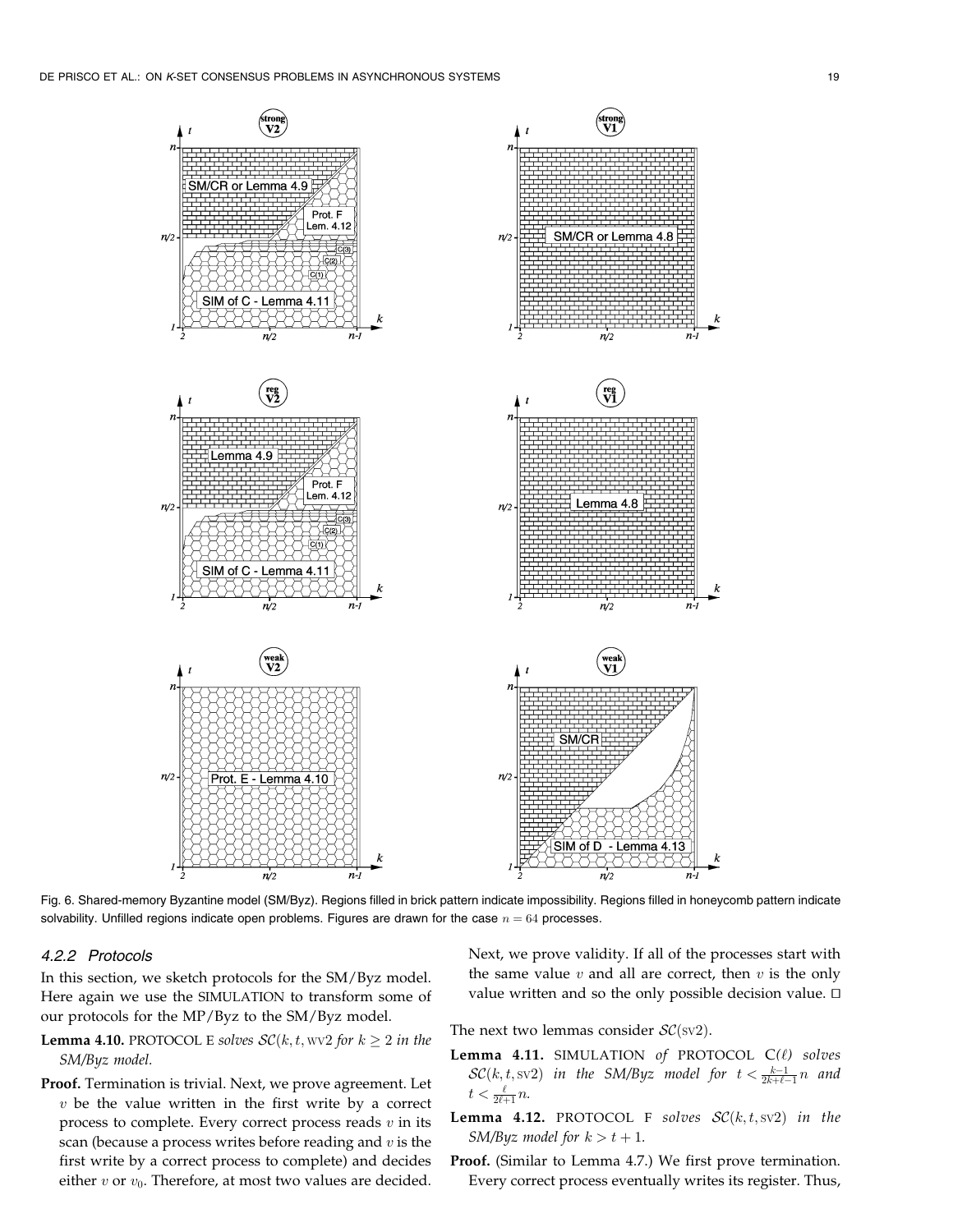every correct process will eventually scan the registers, reading at least  $n - t$  values.

Next, we prove agreement. A process can decide its own value  $v \neq v_0$ , either if it reads  $r \leq t$  values in a scan or if it reads  $r = t + i$  values in a scan and at least i values are equal to v. Since a process writes before scanning the registers, we have that as long as less than  $t + 1$  writes by *correct* processes have been completed, less than  $t + 1$ values other than the default have been decided upon by correct processes, and each of these values is one of the values written by correct processes. Fix the point in the execution where  $t + 1$  writes by correct processes have been completed and let  $v_1, v_2, \ldots, v_{t+1}$  be the values written. From that point on, any value decided by a correct process, except the default value, must be one of  $v_1, \ldots, v_{t+1}$ . Indeed, from that point on, any process that scans the memory will read  $r = t + i$  values with  $i \ge 1$ , and since in order to decide a value  $v$  at least  $i$  of them must be equal to v, it must be that v is one of  $v_1, \ldots, v_{t+1}$ (there are only  $i - 1$  other values). Hence, considering also the default value, we have that at most  $t + 2$  values are decided.

Finally, we prove validity. If all the correct processes start with the same input value v, then whenever  $t + 1$ or more values are read by a correct process, at most  $t$  of them differ from  $v$ , and therefore the process decides  $v$ .

Finally, we also can use PROTOCOL D in the SM/Byz by means of the SIMULATION. Recall that  $Z(n, t)$  has been defined before Lemma 3.16.

Lemma 4.13. SIMULATION of PROTOCOL D solves  $\mathcal{SC}(k, t, \text{wv1})$  in the SM/Byz model for  $k \geq Z(n, t)$ .

# 5 CONCLUSIONS

We have considered several variations of the k-set consensus problem. The variations were obtained by considering six different validity conditions. One of these variations is the k-set consensus problem introduced by Chaudhuri and considered by several papers in the literature (the other variations have been considered for the classical, i.e.,  $k = 1$ , consensus problem). We showed that the exact definition of the validity condition is crucial in order to discern solvable from impossible. Known results have demarcated this line for the problem considered by Chaudhuri. In this paper, we have provided this line for the other variations of the problem. The results show that this line changes depending on the exact definition of the validity condition. We have considered each of the variations in the message-passing and the shared memory models and for each of these models we considered crash and Byzantine failures. In most of the cases, we were able to exactly demarcate the line between solvable and impossible; in a few cases there is still a gap to be filled.

In most of our protocols for the Byzantine failure model, processes are required to "help" other processes by continually participating in the (echo) protocol. Therefore, termination is satisfied only in the sense that correct processes decide, but not in the sense that they are guaranteed to eventually stop. It is currently open whether there exists terminating protocols for the same settings.

# **ACKNOWLEDGMENTS**

Portions of Sections 1, 2, and 4 appeared previously in a preliminary version (see [14]).

#### **REFERENCES**

- [1] H. Attiya, "A Direct Proof of the Asynchronous Lower Bound for k-Set Consensus," Proc. 17th ACM Symp. Principles of Distributed Computing, pp. 314, July 1998.
- [2] H. Attiya, A. Bar-Noy, D. Doev, D. Koller, D. Peleg, and R. Reischuk, "Achievable Cases in an Asynchronous Environment," IEEE Symp. Foundations of Computer Science, 1987.
- [3] H. Attiya, D. Dolev, and J. Gil, ªAsynchronous Byzantine Consensus," Proc. Symp. Principles of Distributed Computing, 1984.
- [4] H. Attiya, A. Bar-Noy, and D. Dolev, "Sharing Memory Robustly in Message-Passing Systems," J. ACM, vol. 42, no. 1, pp. 124-142, Jan. 1995.
- [5] H. Attiya, A. Bar-Noy, D. Dolev, D. Peleg, and R. Reischuk, ªRenaming in an Asynchronous Environment,º J. ACM, vol. 37, no. 3, pp. 524-548, July 1990.
- [6] H. Attiya and S. Rajsbaum, ªA Combinatorial Framework for Wait-Free Computability," Proc. 10th Int'l Workshop Distributed Algorithms, Oct. 1996.
- [7] H. Attiya and J. Welch, Distributed Computing. McGraw Hill, 1998.
- [8] M. Ben-Or, ªAnother Advantage of Free Choice: Completely Asynchronous Agreement Protocols,º Proc. Symp. Principles of Distributed Computing, 1983.
- [9] E. Borowsky and E. Gafni, ªGeneralized FLP Impossibility Result for t-Resilient Asynchronous Computations," Proc. 25th ACM Symp. Theory of Computing, pp. 91-100, 1993.
- [10] G. Bracha, "An  $o(n \log n)$  Expected Rounds Randomized Byzantine Generals Algorithm," Proc. Fourth ACM Symp. Principles of Distributed Computing (PODC), 1985.
- [11] G. Bracha and S. Toueg, "Resilient Consensus Protocols," Proc. Second ACM Symp. Principles of Distributed Computing, pp. 12-26, 1983.
- [12] T.D. Chandra, V. Hadzilacos, and S. Toueg, "The Weakest Failure Detector for Solving Consensus," J. ACM, vol. 43, no. 4, pp. 685±722, July 1996.
- [13] S. Chaudhuri, "More Choices Allow More Faults: Set Consensus Problems in Totally Asynchronous Systems," Information and Computation, vol. 105, no. 1, pp. 132–158, July 1993.
- [14] R. De Prisco, D. Malkhi, and M. Reiter, "On k-Set Consensus Problems in Asynchronous Systems," Proc. 18th ACM Symp. Principles of Distributed Computing, pp. 257–265, May 1999.
- [15] D. Dolev, C. Dwork, and L. Stockmeyer, "On the Minimal Syncrhony Needed for Distributed Consensus," J. ACM, vol. 34, no. 1, pp. 77-97, Jan. 1987.
- [16] C. Dwork, N. Lynch, and L. Stockmeyer, "Consensus in the Presence of Partial Synchrony," J. ACM. vol. 35, no. 2, pp. 288-323, Apr. 1988.
- [17] M. Fischer, N. Lynch, and M. Paterson, "Impossibility of Distributed Consensus with One Faulty Process," J. ACM, vol. 32, no. 2, pp. 374-382, Apr. 1985.
- [18] M. Herlihy and S. Rajsbaum, "Algebraic Spans," Proc. 14th ACM Symp. Principles of Distributed Computing, pp. 90–99, 1995.
- [19] M. Herlihy, S. Rajsbaum, and M. Tuttle, "Unifying Synchronous and Asynchronous Message-Passing Models," Proc. 17th ACM Symp. Principles of Distributed Computing, pp. 233-142, 1998.
- [20] M. Herlihy and N. Shavit, "The Asynchronous Computability Theorem for t-Resilient Tasks," Proc. 25th ACM Symp. Theory of Computing, pp. 111±120, 1993.
- [21] L. Lamport, "The Weak Byzantine Generals Problem," J. ACM, vol. 30, no. 3, pp. 254-280, 1983.
- [22] L. Lamport, ªOn Interprocess Communication, Part II: Algorithms," Distributed Computing, vol. 1, pp. 86-101, 1986.
- L. Lamport, R. Shostak, and M. Pease, "The Byzantine Generals Problem," ACM Trans. Programming Languages and Systems, vol. 4, no. 3, pp. 382-401, July 1982.